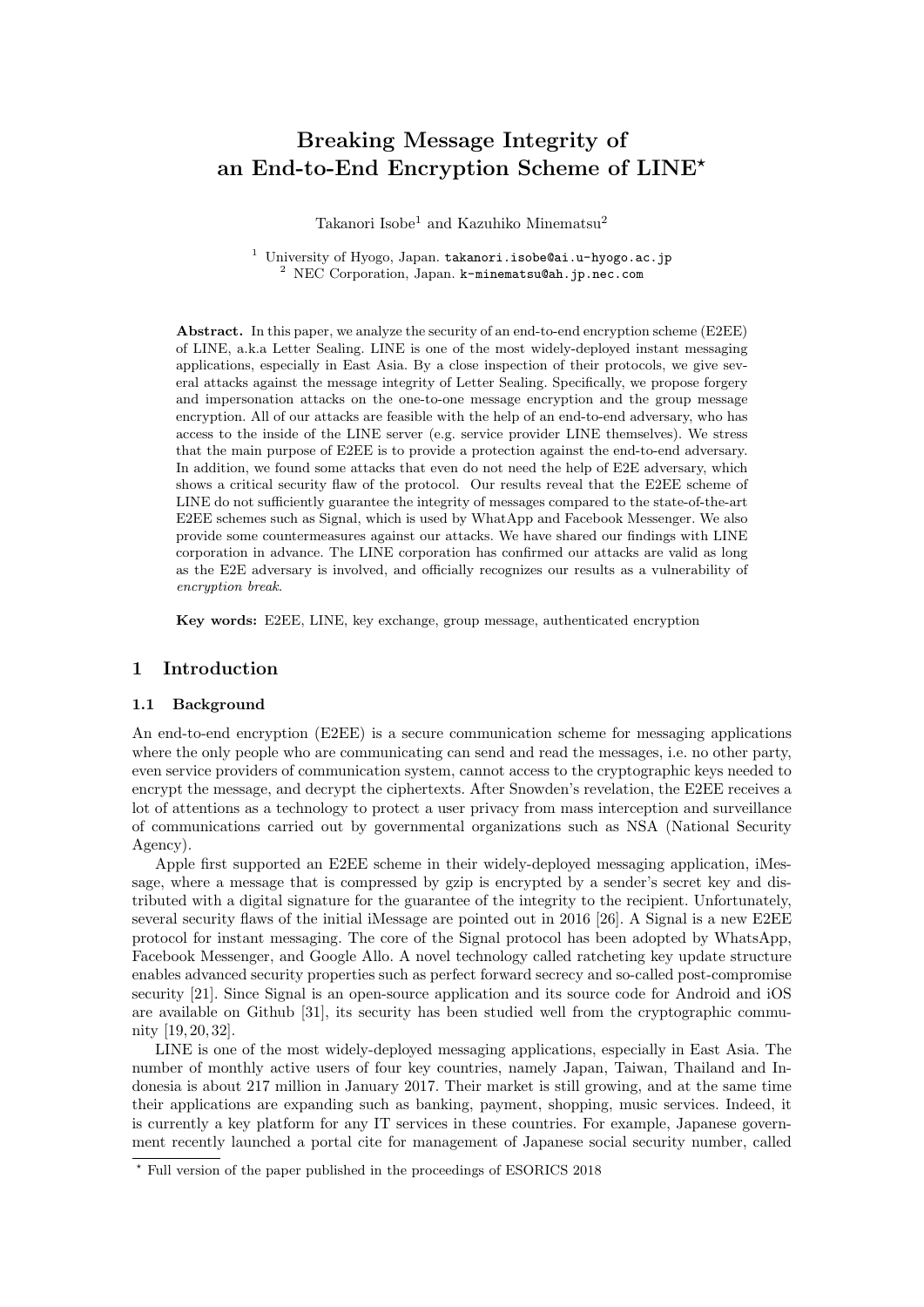"My number" or "Individual number", in cooperation with LINE [7]. In fact, LINE dominates the market of mobile messaging application in Japan. It is estimated that more than 85% smartphone users in Japan are regularly using LINE in 2017 [8].

In 2015, LINE announced their new E2EE scheme, called Letter Sealing, for a pairwise secure communication between the end users [6]. It became a default feature in 2016, and was also deployed for the group messaging service. While the specification of Letter Sealing was initially not public, after some details were revealed by the reverse engineering [23], a whitepaper describing the high-level specification was published in 2016 [29]. Letter Sealing consists of key generation and registration, client-to-client key exchange, and message encryption phases. To the best of our knowledge, there is only one result of its security analysis by Espinoza et. al [24] which pointed out the lack of forward secrecy and the feasibility of reply attack.

### 1.2 Our Contribution

In this paper, we show several attacks on the E2EE scheme of LINE by a close inspection of their protocols described in the whitepaper [29] and some reverse engineering results publicly available [23, 24]. Our attacks exploit vulnerabilities of the group messaging protocol, the key exchange phase, and the message encryption phases, respectively. Some of them were already pointed out in the previous work [23, 24].

Impersonation and Forgery Attacks on Group Message Encryption. We show impersonation and forgery attacks on the group message encryption scheme by a malicious group member, who is a legitimate member of a target group but aims to break the integrity of the message sent by an honest group member. These attacks exploit a vulnerability of the key derivation phase in the group message encryption such that any group member, even a malicious member, is able to derive an encryption key of another member for a group messaging without any knowledge of a target member's secret. By exploiting this vulnerability, a malicious member is able to send a message to a group as if it was from an honest member, that is, an impersonation attack. Moreover, if a malicious member colludes with an  $E2E$  adversary, who bypasses client-to-server encryption (e.g. LINE themselves) or if a malicious member herself is the E2E adversary, she freely modifies a message sent by an honest member without being noticed by the other members about the fact that it was tampered, that is, a forgery attack.

Considering a rapid growth of group message services of LINE, there is a significant risk that a group member is malicious. We believe that our attacks crucially threaten the fundamental security of the group messaging service of LINE. Indeed, other major messaging applications based on Signal (e.g. WhatApp and Facebook Messenger) and Apple's iMessage guarantee the security against a malicious member for group messaging [19, 32].

Malicious Key Exchange Attacks. We propose a malicious key exchange of the one-to-one E2EE to mount impersonation attacks by a *malicious user* who is a legitimate member of a target group but aims to break the integrity of the message in the other sessions. Exploiting vulnerabilities both of the key exchange and the message encryption phases, a malicious user C establishes a malicious E2EE session with a victim B in which a shared secret between C and B is the same as the one used in a different E2EE session between B and another victim A. Then, the malicious user C is able to impersonate victims A and B. More specifically, the malicious user C is able to

- send a message, that is originally sent to C from B, to A as a message from B (impersonation attack 1),
- send a message, that is originally sent to B from A, to B as a message from C (impersonation attack 2).

Unlike the replay attack [24], our attacks can send a message derived in a session to a different session. It might cause crucial security problems, e.g. a private information of the victim might be unintentionally disclosed.

Our impersonation attacks are possible by a malicious user who has a trusted relationship with one of the two victims between which a pairwise secure channel is already established. For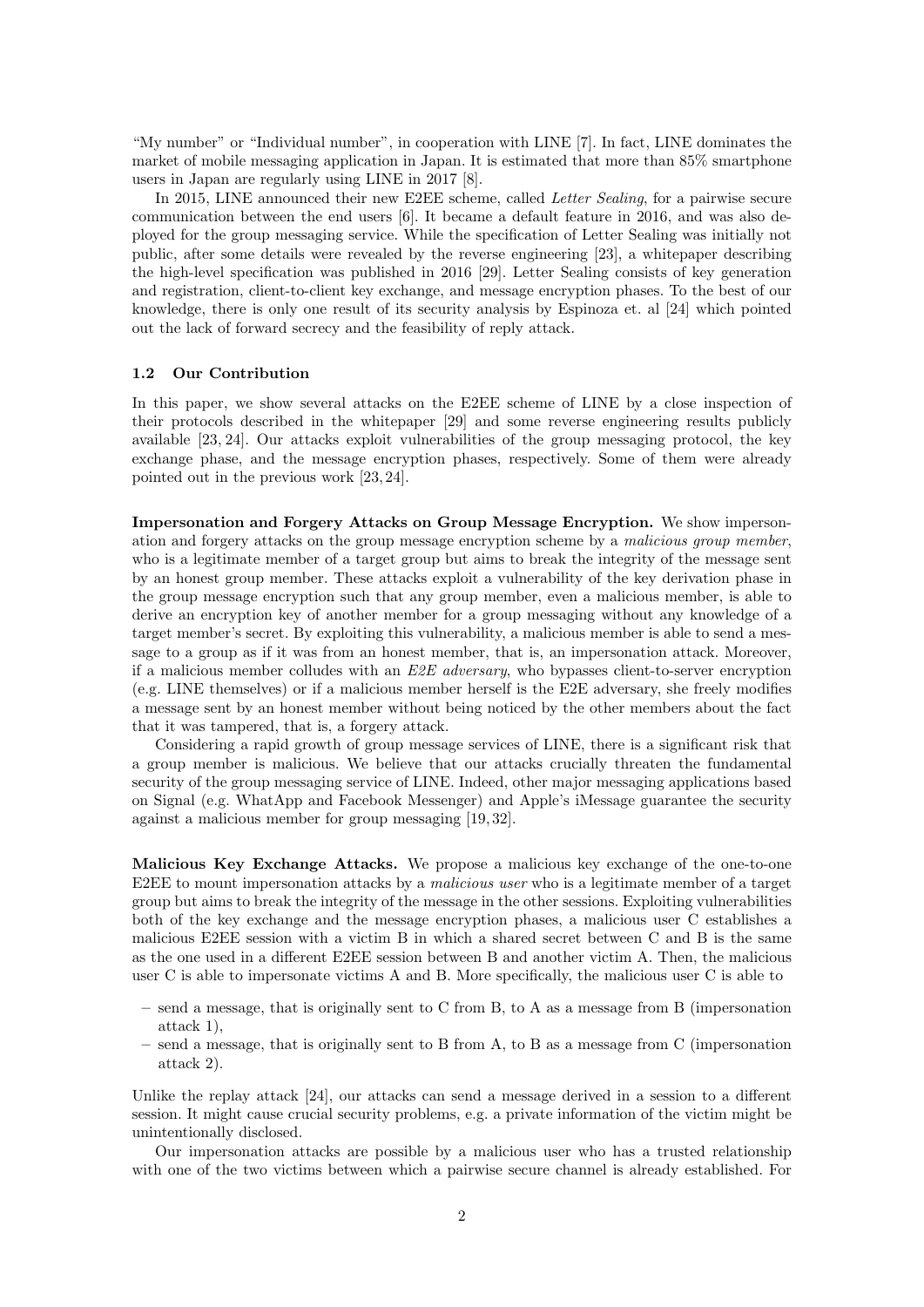Table 1. Comparison with previous [24] and our attacks: E2E is an adversary who has access to the inside of the LINE server. *Malicious member* is a legitimate member of a target group but tries to break the integrity of the message sent by an honest member. *Malicious user* is an end user who is trusted by the victim B where the victim A and B have a pairwise secure connection which is an attack target by the malicious user.

| Target                                | Attack Type     | Adversary                | Reference |
|---------------------------------------|-----------------|--------------------------|-----------|
| One-to-One Encryption                 | Replay          | E2E                      | [24]      |
| Group Encryption                      | Impersonation   | Malicious Member         | Sec. 4.1  |
|                                       | Forgery         | Malicious Member w/ E2E  | Sec. 4.2  |
| One-to-One Encryption Impersonation 1 |                 | Malicious User           | Sec. 5.2  |
|                                       | Impersonation 2 | Malicious User $w / E2E$ | Sec. 5.3  |
| One-to-One and                        | Forgery         | E2E                      | Sec. 6    |
| Group Encryption                      |                 |                          |           |

example, a victim A and the malicious user C are B's friend in the real world, or are company's accounts that B can trust, while the victim A does not need to trust C, and might even not know C. Importantly, even a normal user, who is not an E2E adversary (LINE), is able to perform the impersonation attack 1 as long as the above assumption holds. We think that these situations can happen in the real-world use cases of LINE. On the other hand, for the impersonation attack 2, a malicious user needs to collude with E2E adversary (LINE) to bypass the server-client encryption.

Forgery Attack on Authenticated Encryption Scheme. Finally, we evaluate the security of an authenticated encryption (AE) scheme used in the message encryption phase, which combines AES-256 and SHA-256 in a non-standard way. We show that the E2E adversary is able to mount a forgery attack, i.e. the adversary made a forgery message which is accepted as valid by the recipient. Compared to the previous attacks, this forgery attack does not require the assumption that the adversary has a trusted relation to the victim in advance. Thus, any user in the one-to-one and group message encryptions could be the victim of this attack. Furthermore, we give a rigorous security analysis of AE in LINE as a general-purpose authenticated encryption.

This attack is not much practical in terms of the time complexity of the attack, because it needs  $2^b$  offline computation and  $2^d$  online computation for  $b + d = 128$ , implying **64-bit security**. The popular AE schemes using 128-bit block cipher also have 64-bit security, however, this is about the online data complexity (i.e. it is secure if one key is used with data smaller than  $2^{64}$ ). Thus, the implications are quite different. For example,  $AE$  in LINE can be broken with  $2^{80}$  offline computation plus  $2^{40}$  online computation, which is not the case of generic composition of CBC mode using AES-256 plus HMAC-SHA-256, as used by Signal.

The attack with  $2^b$  offline computation and  $2^d$  online computation for  $b+d = 128$  may be within reach by powerful national organizations such as NSA. Compared to AE schemes used in Signal and the stare-of-the-art AE schemes, we show that AE in LINE does not provide a sufficient-level security from the cryptographic point of view.

Summary. Table 1 summarizes our results. All of our attacks are possible for the E2E adversary, which is the original target adversary of the E2EE scheme, and more powerful than the previous one [24] as impersonation and forgery attacks violate the integrity of the message, which is one of the fundamental security properties. Some of our attacks are performed by not only the E2E adversary but also weaker adversaries such as a malicious group member and a malicious user. Therefore, E2EE of LINE does not provide the integrity of the message, which is one of the fundamental security requirements of E2EE.

Responsible Disclosure. In December 2017, we delivered our results in this paper to LINE Corporation via the LINE security bug bounty program. They acknowledged that all of our attacks are feasible with the help of E2E adversary, and officially recognized our findings as a vulnerability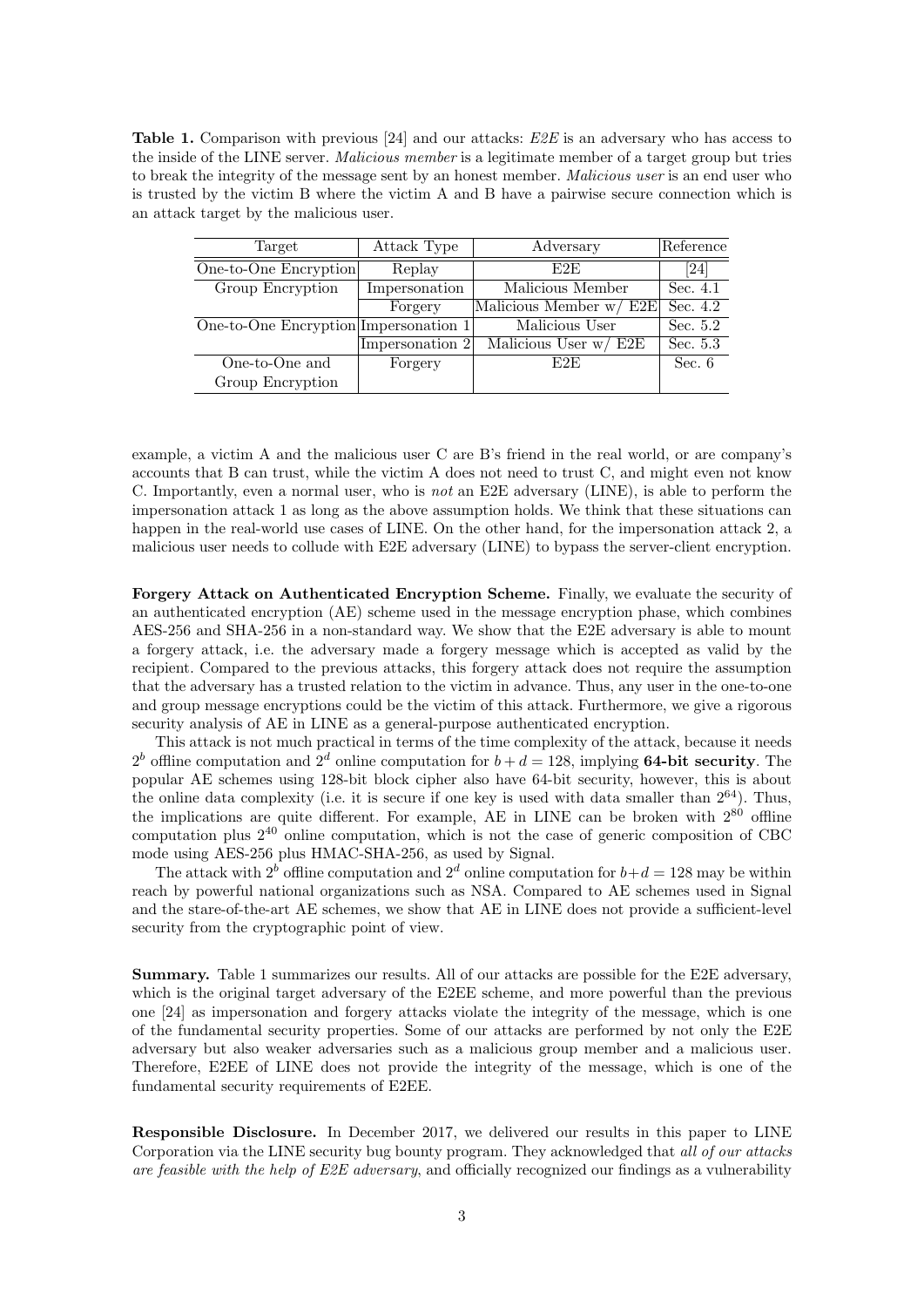of encryption break in the bug bounty program. LINE Corporation told us (and granted us to make it public) that they have a plan to change the key exchange protocol, the group messaging scheme, and the authenticated encryption scheme to improve the security of Letter Sealing in the near future.

On the other hand, they told us that our attacks by a malicious member (Section 4.1) and a malicious user (Section 5.2) not colluding with LINE Corporation (i.e. E2E adversary) can be mitigated by certain server-side countermeasures. For instance, a malicious key exchange can be prevented by checking the duplication of public keys in the LINE key server. Since they hope to keep the details of their server-side countermeasures secret, we will not explain them here. We consider that it seems difficult to directly apply our attacks without the help of the E2E adversary after we informed LINE Corporation in December 2017. That is, these attacks are now applicable only with the help of E2E adversary who can bypass the server-side countermeasures.

We remark that the Signal protocol guarantees these securities against a malicious member and a malicious user without relying on the server-side countermeasures, meaning that the E2EE cryptographic protocol prevents these attacks. This is a significant difference from the security point of view, because the server side countermeasures cannot be formally analyzed by the 3rd party, and cannot rely on the well-evaluated computational hard problems. In addition, server-side countermeasures are not an essential protection for the E2EE, since the server may be malicious and the clients do not have a mean to verify if they are correctly implemented by the server. Otherwise, the server-client encryptions are enough.

# 2 Specification of E2EE Scheme of LINE

In this section, we give a high-level description of the E2EE scheme of LINE, called Letter Sealing. The whitepaper published by LINE Corporation [29] describes two types of E2EE schemes: a one-to-one message encryption and a one-to-N group message encryption.

#### 2.1 One-to-One Message Encryption

The one-to-one message encryption scheme of LINE consists of key generation and registration, client-to-client key exchange, and message encryption phases.

Key Generation and Registration Phase. When a LINE application is launched at the first time, each client application generates a key pair of  $(sk, pk)$  for the key exchange, where sk and  $pk$  are a secret key and a public key for Elliptic curve Diffie–Hellman (ECDH) based on Curve25519 [13], respectively. The client stores the secret key sk into application's private storage area, and registers the public key  $pk$  with a LINE messaging server. The server associates the public key  $pk$  with the currently authenticated client and sends back a unique key ID to the client. Each key ID is bound to a user and includes the version information of the key.

Client-to-Client Key Exchange Phase. To start a session for exchanging messages between a client and a recipient, the client shares the key called *SharedSecret* with the recipient as follows.

- 1. Retrieve the recipient public key  $pk<sub>r</sub>$  from a LINE messaging server.
- 2. Generate a shared secret *SharedSecret* from the public key  $pk<sub>r</sub>$  and a client secret key  $sk<sub>c</sub>$  by ECDH over Curve25519 as

$$
SharedSecret = \text{ECDH}_{\text{Curve25519}}(sk_c, pk_r),
$$

where  $ECDH_{Curve25519}$  is a key exchange function (see [13] for details).

At the same time, the recipient generates the same *SharedSecret* with the recipient secret key  $sk_r$ and the client public key  $pk_c$  as

$$
SharedSecret = \text{ECDH}_{\text{Curve25519}}(sk_r, pk_c).
$$

Figure 1 illustrates this key exchange phase.

To make sure that the retrieved public key is a correct one, the fingerprint of a recipient's public key can be displayed in the device. Users can verify it out-of-band.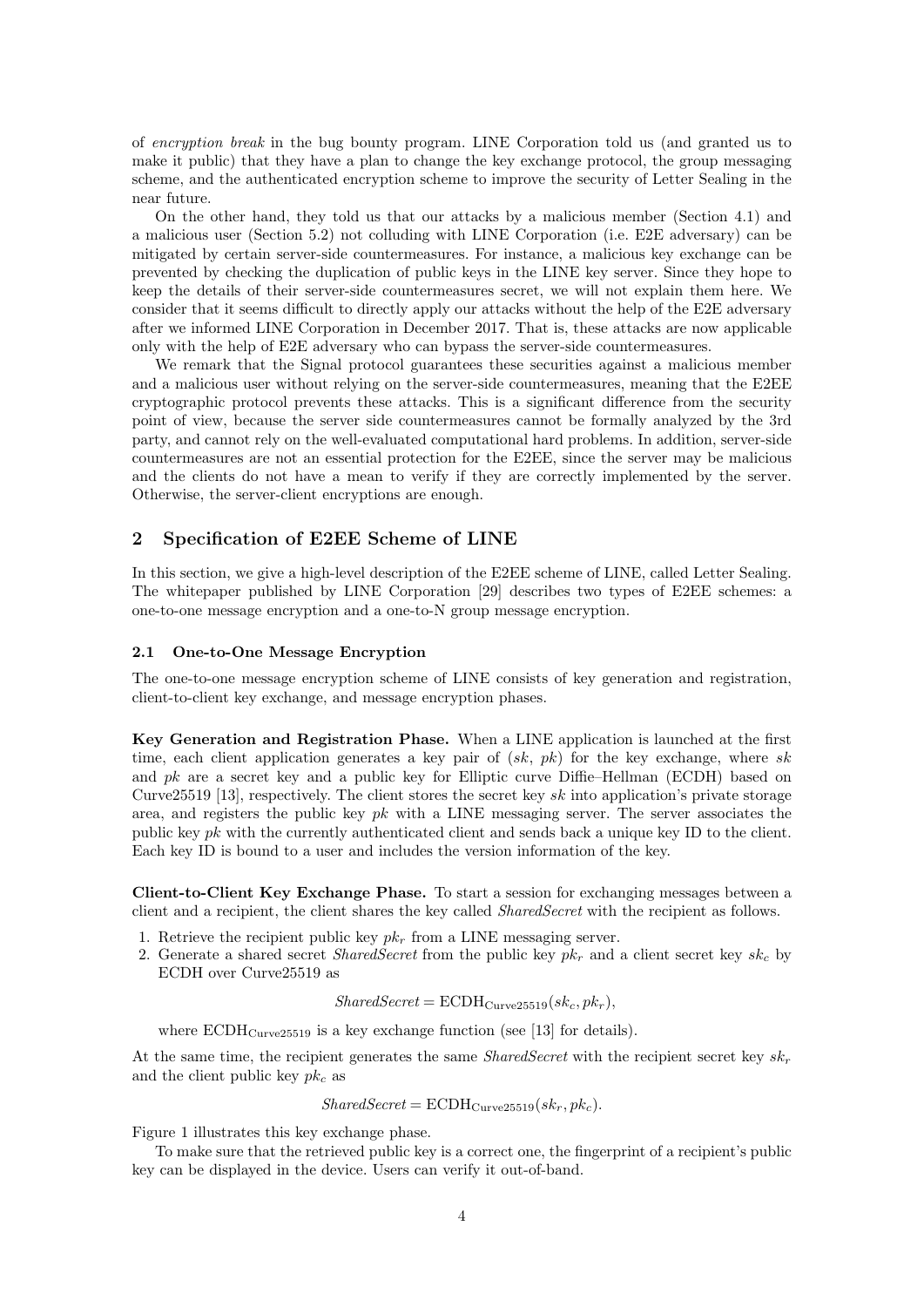

Fig. 1. Key exchange phase based on ECDH over Curve25519

**Message Encryption Phase.** A message is encrypted by a unique pair of a 256-bit key  $K_e$  and a 128-bit IV (Initialization Vector)  $IV_e$ , generated for each message.  $K_e$  and  $IV_e$  are derived from SharedSecret and a randomly-chosen 8-byte salt as follows.

$$
K_e = \text{SHA}_{256}(\text{SharedSecret} \parallel \text{salt} \parallel \text{Key}),\tag{1}
$$

$$
IV_{\text{pre}} = \text{SHA}_{256}(\text{SharedSecret} \parallel \text{salt} \parallel \text{IV}),\tag{2}
$$

$$
IV_e = IV_{\text{pre}}^{\text{left}} \oplus IV_{\text{pre}}^{\text{right}}.
$$
 (3)

Here,  $\text{SHA}_{256}(\cdot)$  denotes SHA-256 hash function that outputs a 256-bit digest from an arbitrarylength input [5], and  $IV_{\text{pre}}$  is a 256-bit variable, and  $IV_{\text{pre}}^{\text{left}}$  and  $IV_{\text{pre}}^{\text{right}}$  are left and right 128-bit values of  $IV_{\text{pre}}$ , respectively, i.e.  $IV_{\text{pre}} = IV_{\text{pre}}^{\text{left}} \parallel IV_{\text{pre}}^{\text{right}}$ . The constants Key and IV denote the corresponding ASCII strings in base64 [23].

A message M is encrypted with  $K_e$  and  $IV_e$ , and a ciphertext C is obtained as

$$
C = \text{CBC}[E](K_e, IV_e, M),
$$

where  $\text{CBC}[E](K, IV, M)$  denotes CBC encryption mode with AES-256 that takes a 256-bit key K and a 128-bit IV IV, and an arbitrary-length message  $M$  as inputs, and outputs a ciphertext C. See [1, 2] for details of AES-256 and CBC mode. A padding scheme is needed in case the bit length of M is not a multiple of 128, however it is not described in the whitepaper.

Next, the ciphertext C is hashed by a variant of  $\text{SHA}_{256}$  called  $\text{SHA}_{256}'$  defined as

$$
V = \text{SHA}_{256}(C)
$$
, and  $T_{\text{pre}} = V_{\text{pre}}^{\text{left}} \oplus V_{\text{pre}}^{\text{right}}$ ,

where V is a 256-bit value, and  $V_{\text{pre}}^{\text{left}}$  and  $V_{\text{pre}}^{\text{right}}$  are left and right 128-bit values of V, and  $T_{\text{pre}}$  is a 128-bit variable. Then, a 128-bit message authentication tag  $T$  is computed by

$$
T = E(K_e, T_{pre}),
$$

where  $E(K, M)$  denotes an encryption of 128-bit M using AES-256 with 256-bit key K. Figure 2 shows the overview of the authenticated encryption scheme of LINE.

Finally, the client sends the packet  $D$  including the ciphertext  $C$  and the tag  $T$  with associated data  $(AD)$ . The form of packet  $D$  is as follows.

$$
D = \text{version} \parallel \text{content type} \parallel salt \parallel C \parallel T \parallel
$$
  
sender key ID || recipient key ID. (4)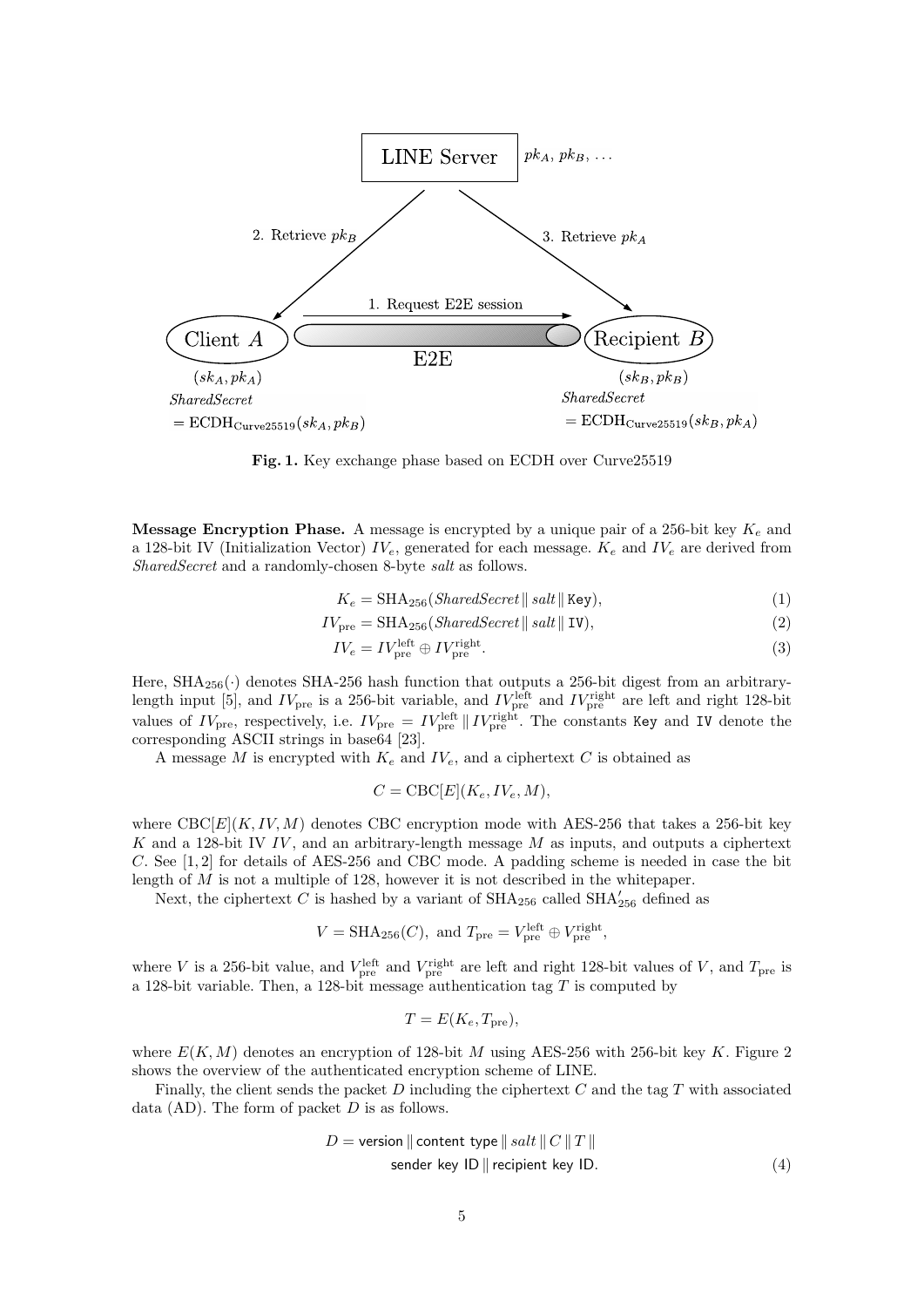

Fig. 2. Authenticated encryption scheme of LINE

Here, AD consists of version, content type, sender key ID and recipient key ID. The first two fields serve to identity the Letter Sealing version used to create the message. The recipient uses the sender key ID to retrieve the public key used to encrypt the message. The recipient key ID value helps to verify that the message can be decrypted using the current local private key. Messages that are processed by a previous key pair (such as one used before migrating to the current device) cannot be decrypted. To facilitate a device migration, the client automatically requests the recent messages processed by a previous key pair to be resent. Once the recipient received the packet D from the client, he derives the same key  $K_e$ , and IV  $IV_e$  from the shared secret *SharedSecret* as described above. Next, he calculates the tag  $T$  from the received ciphertext  $C$ , and compares it with the tag value included in the message. If they match, the contents of the message  $M$  is decrypted and displayed. Otherwise, the message is discarded.

## 2.2 One-to-N Group Message Encryption

In the one-to-N group messaging, a group key  $K_g$  is shared with all group members via one-to-one message encryption channels. The first member who starts a end-to-end group messaging generates  $K_g$  and shares it with all group members as follows.

- 1. Generate a pair of a secret key  $sk_g$  and a public key  $pk_g$  for ECDH over Curve25519, where  $sk_g$  is used as a group key  $K_g$ .
- 2. Retrieve public keys of all group members from the LINE server, and calculate  $N$  shared secrets *SharedSecret* for all members from own private key and a public key of each member to establish a one-to-one message encryption to each member.
- 3. Broadcast  $k_g$  to all members via one-to-one message encryption channels.

Whenever members join or leave the group,  $K_q$  is renewed and shared with the group.

Once  $K_g$  is shared with all members, a member A who wants to send a message to the group derives a 256-bit encryption key  $K_e^A$  and a 128-bit IV  $IV_e^A$  from  $K_g$  and A's public key  $pk_A$  as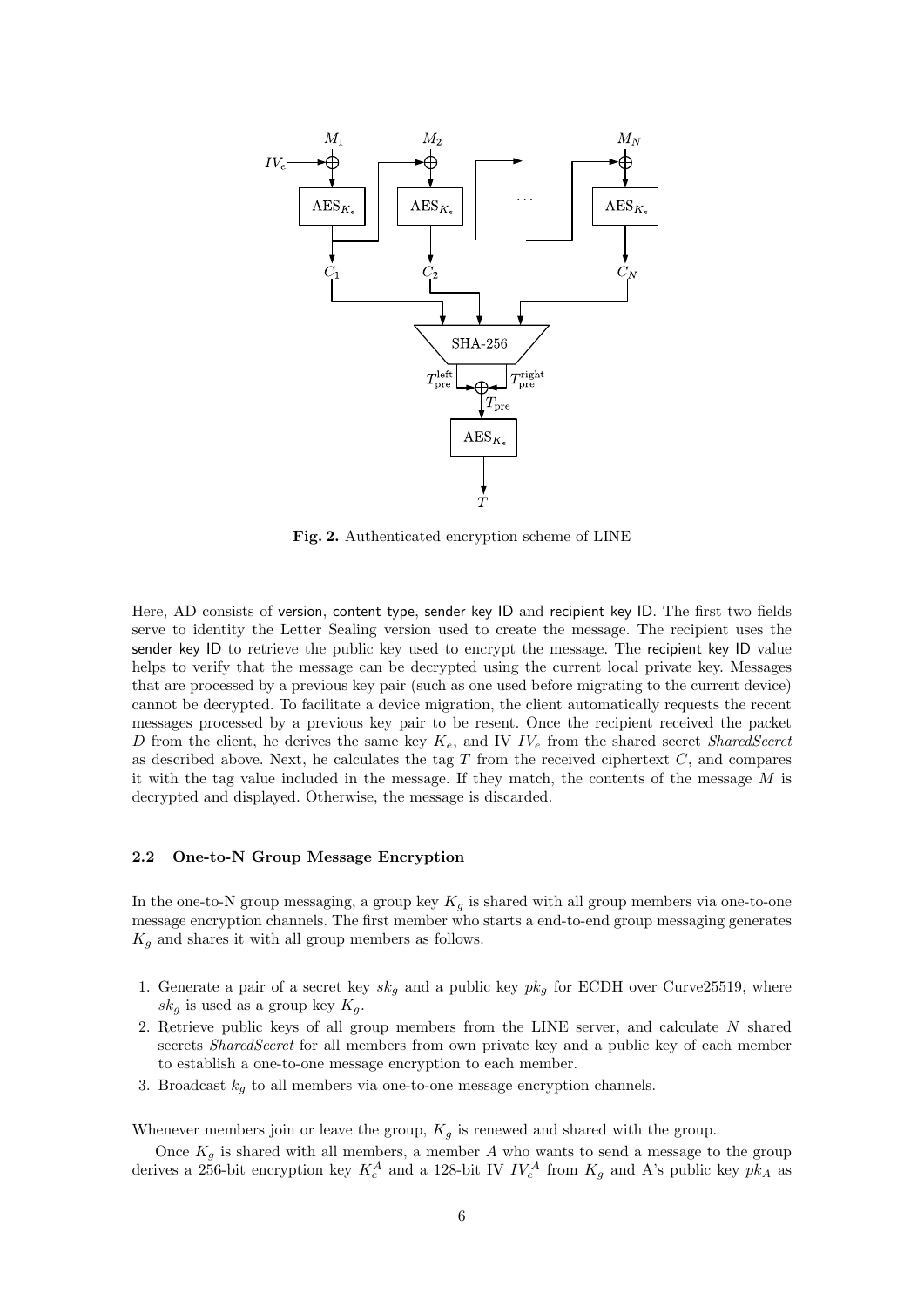follows.

$$
SharedSecret_g^A = \text{ECDH}_{\text{Curve25519}}(K_g, pk_A),\tag{5}
$$

$$
K_e = \text{SHA}_{256}(SharedSecret_g^A \parallel salt \parallel \text{Key}),\tag{6}
$$

$$
IV_{\text{pre}} = \text{SHA}_{256}(\text{SharedSecret}_g^A \parallel \text{salt} \parallel \text{IV}),\tag{7}
$$

$$
IV_e = IV_{\text{pre}}^{\text{left}} \oplus IV_{\text{pre}}^{\text{right}}.
$$
\n
$$
(8)
$$

The message data is encrypted and formatted as described in the one-to-one message encryption with the only difference that the recipient key ID field is replaced with the key ID of the group's shared key.

# 3 Security Model of E2EE

In this section, we explain adversary models and security requirements of E2EE.

## 3.1 Adversary Model

In a E2EE scheme, no one except a client and a recipient can be trusted, i.e. there is no any trusted third party, and even a service provider (e.g., LINE) is a potential adversary. In this setting, the client-to-server transport encryption (cf. Section 3 in [29]) is useless, as the adversary can control the LINE server which stores the secret key for the client-to-server transport encryption. We call such an adversary E2E adversary.

Definition 1 (E2E adversary) An E2E adversary is able to intercept, read and modify any messages sent over the network, and has full access to the messaging server, i.e. bypasses the client-to-server encryption.

Generally, the E2E adversary is assumed to have a very strong computational power to capture the powerful national organizations for intelligence, such as NSA and GCHQ (Government Communications Headquarters), because one of the objectives of E2EE is to protect user privacy from the mass interception and surveillance of communications against such organizations. Indeed, WhatsApp was unable to comply with Brazilian government demands for user's plaintext messages [17], because of its E2EE. Apple also opposes the order from FBI to unlock the iPhone due to the basic principle of the E2EE [22]. Previous replay attack on LINE [24] also assumes the E2E adversary. In addition, we define a weaker adversary, malicious user.

Definition 2 (Malicious User) An malicious user is a legitimate of one-to-one E2EE but she tries to break one of the subsequently defined security goals of the other E2EE session by maliciously manipulating the protocol.

A malicious user is much weaker than the original targeted adversary of the E2E adversary, because any user is potentially a malicious user. We will show that even such a weaker adversary than the original target of E2EE can attack the E2EE protocol of LINE.

The existence of malicious group member in One-to-N group message encryption must be taken into consideration, as already discussed in some recent papers [19, 32].

Definition 3 (Malicious group member) A malicious group member, who is a legitimate group member and possesses a shared group key, tries to break the subsequently defined security goals by deviating from the protocol.

Note that a malicious user and a malicious group member can collude with the E2E adversary in the security model of E2EE, or the E2E adversary herself can be a malicious user and a malicious group member.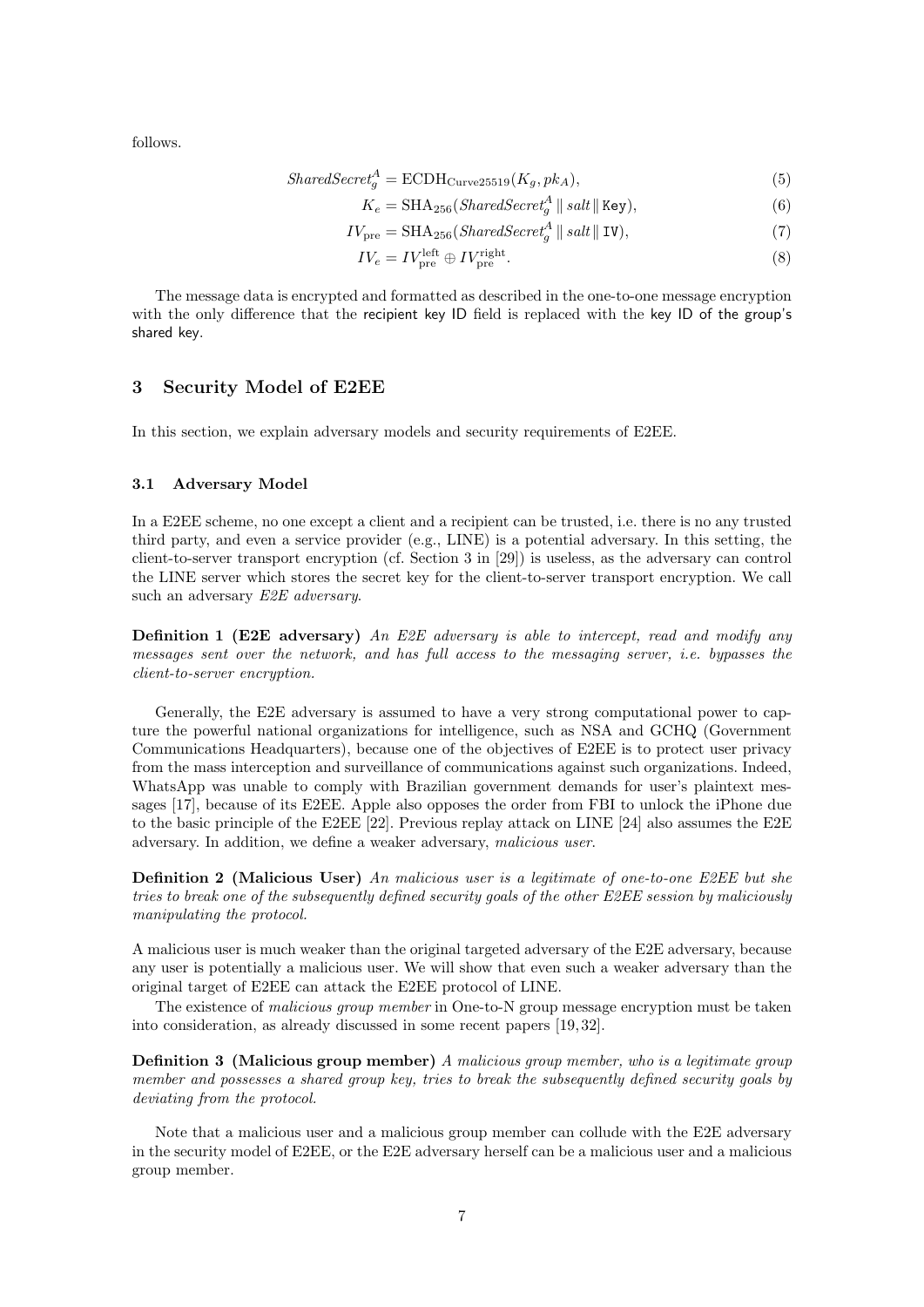

Fig. 3. Impersonation attack

#### 3.2 Security Goals

We explain the following two fundamental security goals of E2EE.

Definition 4 (Confidentiality) Only the two participants of pair-wise messaging or legitimate group member of group messaging can see the message plaintext.

Definition 5 (Integrity) If a message is received and successfully validated, then it was indeed sent by the given sender, i.e., other users cannot plant messages into it and they can not modify it.

We remark that more advanced security properties of E2EE can be found in the literature, such as forward secrecy, post-compromise security, and traceable delivery [19–21, 32]. Still, an E2EE scheme should guarantee at least the confidentiality and the integrity against the E2E adversary. Since a malicious user and a malicious group member are weaker than the E2E adversary, a secure E2EE scheme should also be secure against any attack by them.

Since a malicious member has a group shared key  $K_g$  for the group message encryption, she is able to decrypt any group message. Thus, it is natural to assume that her purpose is to break the integrity.

# 4 Impersonation and Forgery Attacks on Group Message

This section gives impersonation and forgery attacks on the group message encryption by a malicious group member. Both attacks exploit a following vulnerability of the key derivation phase in the group message encryption.

Vulnerability 1 (Key Derivation of Group Message) The key and IV for the symmetric-key encryption are derived from a group-shared key  $K_q$  and sender's public information.

A group member A, who wants to send a message to a group, first computes a shared secret SharedSecret<sup>A</sup> from a group key  $K_g$  and sender's public key  $pk_A$ . Since a malicious member also possesses  $K_g$  and is able to retrieve sender's public key  $pk_A$  from the LINE server, she can compute SharedSecret<sub>g</sub><sup>A</sup> by which, thus is able to derive  $K_e^A$  and  $IV_e^A$  as shown in Equations (6) and (8). Hence, a malicious member is able to compute any group member's key and IV for the group message.

## 4.1 Impersonation Attack

Exploiting Vulnerability 1, a malicious group member impersonates an honest member A in the group message encryption as follows.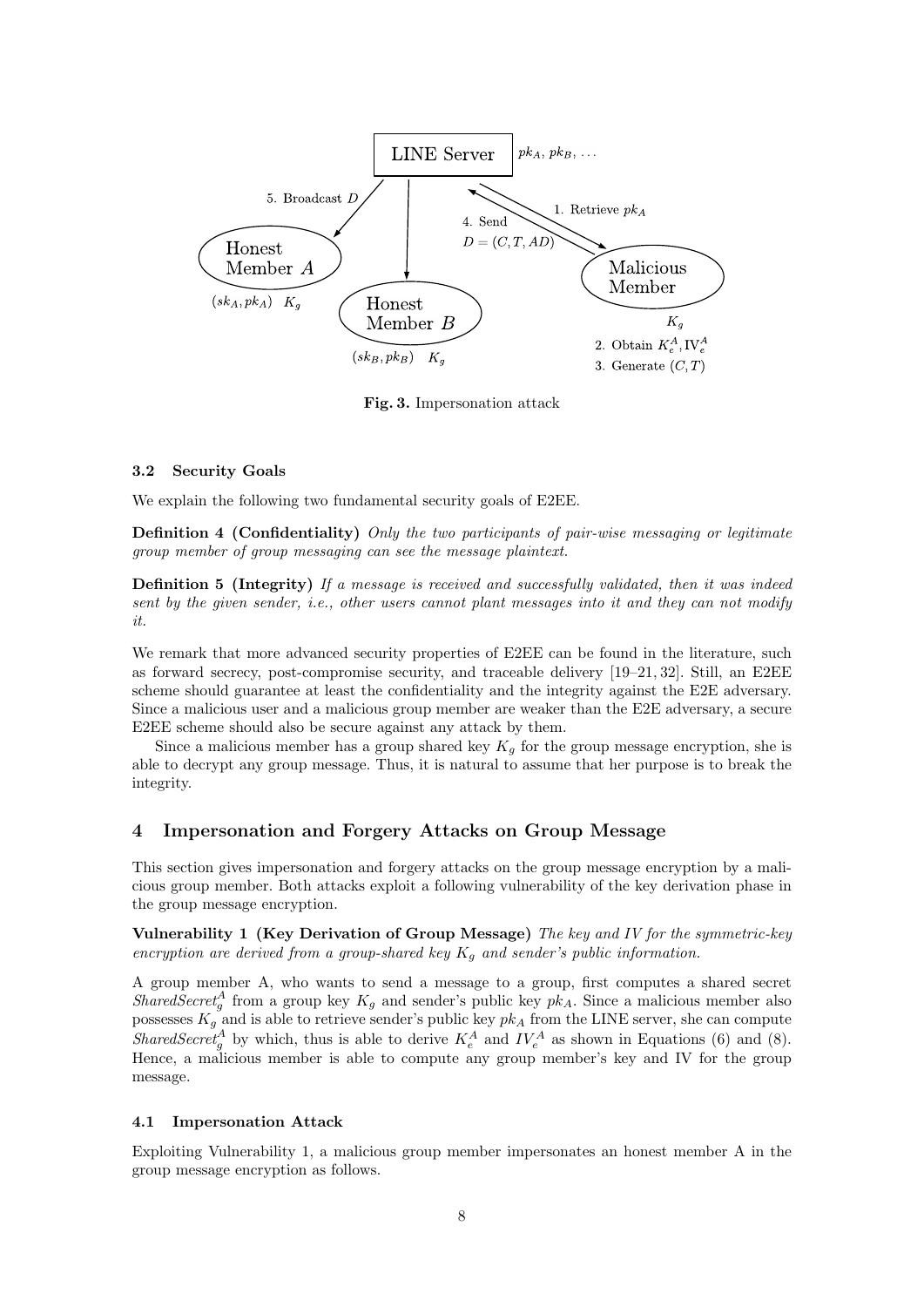- 1. Retrieve A's public key  $pk<sub>A</sub>$  from the LINE server.
- 2. Derive  $K_e^A$  and  $IV_e^A$  from a group-shared key  $K_g$ ,  $pk_A$  and a randomly-generated salt.
- 3. Generate a ciphertext C and a tag T of the message M that the malicious group member chooses.
- 4. Prepare a packet D following the Equation (4) by properly choosing AD where sender key ID is set to the victim A's one.
- 5. Broadcast D to all members via the LINE server.

Figure 3 shows the overview of our impersonation attack. Since the tag  $T$  is generated by the valid key of the member A, group members except A do not notice that it is created by the malicious member. When A sees this fake message, A should notice, however, there is no formal way to refute. Therefore, this attack reveals that the group message encryption of LINE does not provides the authenticity of the message against a malicious member.

Furthermore, if the malicious member colludes with the LINE server (E2E adversary), it is possible to broadcast D, made by the malicious member, to all members except the victim A. Then, the victim A does not notice that such a attack is mounted by the malicious member.

## 4.2 Forgery Attack

If a malicious member intercepts a group message that the honest member A sends, she is able to mount a forgery attack as follows (see also Fig. 4).

- 1. Intercept a packet  $D$  sent by the member A, by watching the communication between the victim A and the LINE server.
- 2. Compute  $K_e^A$  and  $IV_e^A$  from a group key  $K_g$  and a public key  $pk_A$ , and salt which is derived from D.
- 3. Decrypt it with  $K_e^A$  and  $IV_e^A$  and modify the message M of the victim A.
- 4. Re-encrypt the modified message  $M'$  with  $K_e^A$  and  $IV_e^A$  to generate a new ciphertext  $C'$  and a tag  $T'$ .
- 5. Broadcast  $D'$  including  $C'$ ,  $T'$  and associated data to all members except A, and send the original D to the victim A via the LINE server.

To mount the above attack, a malicious member  $(C)$  must intercept packet  $D$  between the victim A and the server before it is sent to all members by the LINE server. Since this channel is protected by the client-to-server transport encryption, the malicious member is not able to get D that is encrypted by only  $K_e^A$  and  $IV_e^A$ . Recall that the E2E adversary is able to bypass the client-to-server transport encryption. If the malicious member colludes with the E2E adversary or the malicious member herself is the E2E adversary, this forgery attack is successful. Furthermore, since the E2E adversary sends unmodified packet  $D$  to only the victim A, the victim A does not notice the forgery attack is mounted. Thus, this attack shows that the E2EE of group messages of LINE does not satisfies the integrity of the message when a malicious member colludes with the E2E adversary.

#### 4.3 Discussion

The specification of LINE currently allows a group of up to 500 members (as of April 2018), and the applications of the group messaging service are rapidly expanding, from private to business, banking, advertising, payments, and social network service. In some use cases, it is hard to strictly check the identity of group members, e.g. an online group for common interest and hobby. We believe that there is a significant risk that a group member is malicious. Furthermore if the LINE official account is involved in the target group, the scenario of the forgery attack, i.e., malicious member collude with the E2E adversary, is easily realized. In this case, the impersonation attack is also feasible.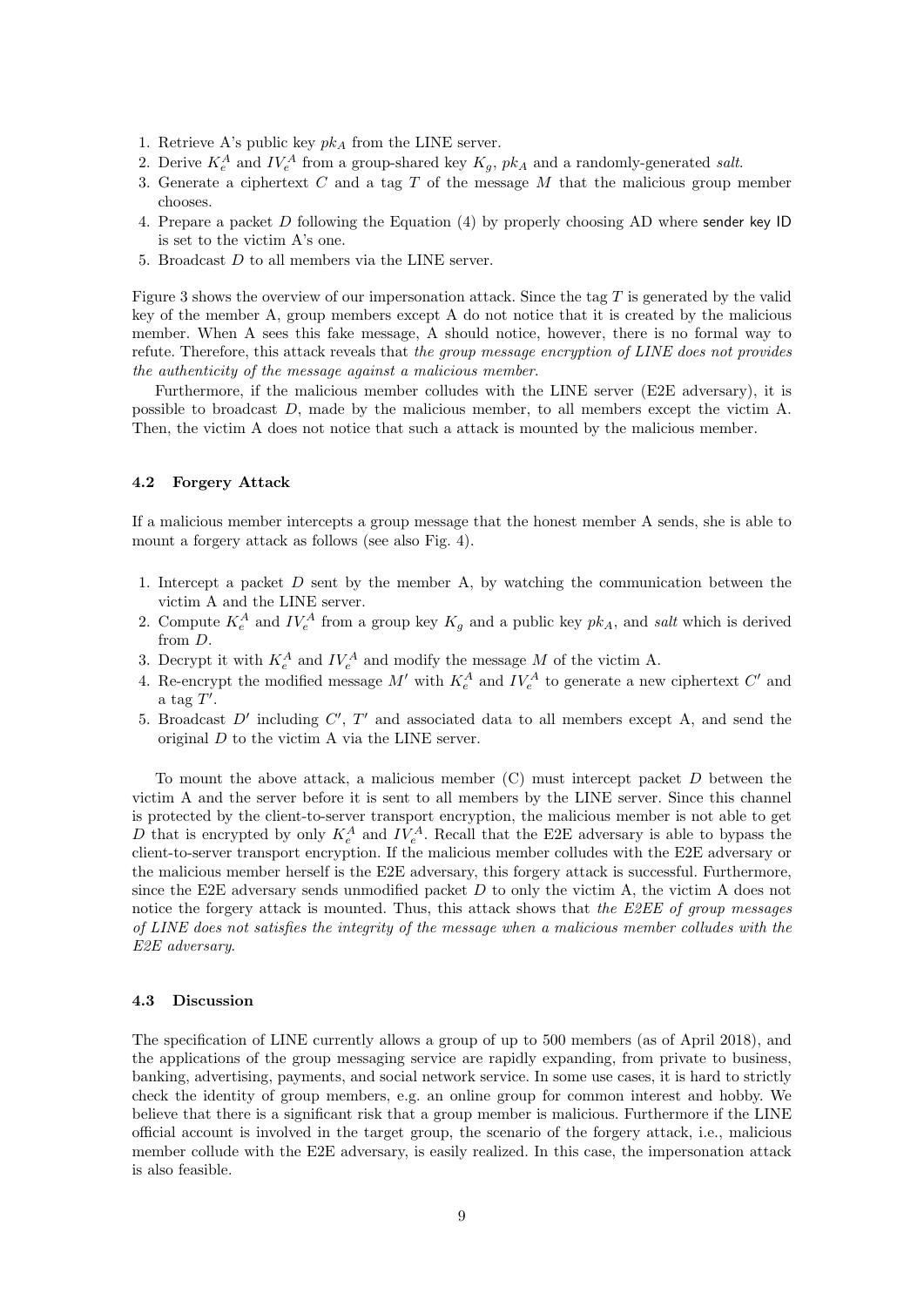

Fig. 4. Forgery attack on the group message

# 4.4 Countermeasures

Several countermeasures have been employed by the messaging applications other than LINE. The E2EEs of WhatsApp and Facebook Messenger, which are the most popular messaging applications, are based on Signal protocol [19, 20]. In the group message of the Signal protocol, each group member sends Sender key to all group members via pair-wise secure E2EE at the first time. Here, Sender key contains an encryption key of symmetric-key encryption schemes (e.g. AES-CBC) and a verification key of the digital signature of the sender. When a member sends a message to a group, he encrypts the message using an ephemeral key that is derived from the encryption key, and signs the ciphertext by sender's signature key. The receiver is able to check whether the message is from the sender by verifying the signature by the sender's verification key in Sender key. We refer to [20] for the details of key exchange protocol. Since a malicious group member does not knows target sender's signature key, she is not able to make a signature of the ciphertext. Thus, our attacks are not applicable to the Signal protocol. Attaching the sender's digital signature is a typical countermeasure against our attacks.

Apple's iMessage implements group messaging using pairwise channels. That is, a message is sent to all group members via each one-to-one encryption channel. Although this also thwarts our attacks, it might be less efficient than Signal protocol.

# 5 Malicious Key Exchange Attack on One-to-One Message Encryption

This section presents a malicious key exchange of the one-to-one message encryption, which leads to an impersonation attack. Our attacks exploit the following vulnerabilities of the key exchange and the message encryption phases.

Vulnerability 2 (No key confirmation) In the client-to-client key exchange phase, there is no key confirmation.

In the client-to-client key exchange phase, after individually computing a shared secret SharedSecret in both client and recipient sides, there is no key confirmation phase between the client and the recipient. Thus, even if *SharedSecret* is not correctly shared between the client and the recipient, the client is not able to confirm that the recipient possess a shared secret, and vice versa.

Vulnerability 3 (Integrity of packet) In the message encryption phase, the integrity of the elements of associated data in a packet D, such as sender key ID and recipient key ID, is not guaranteed.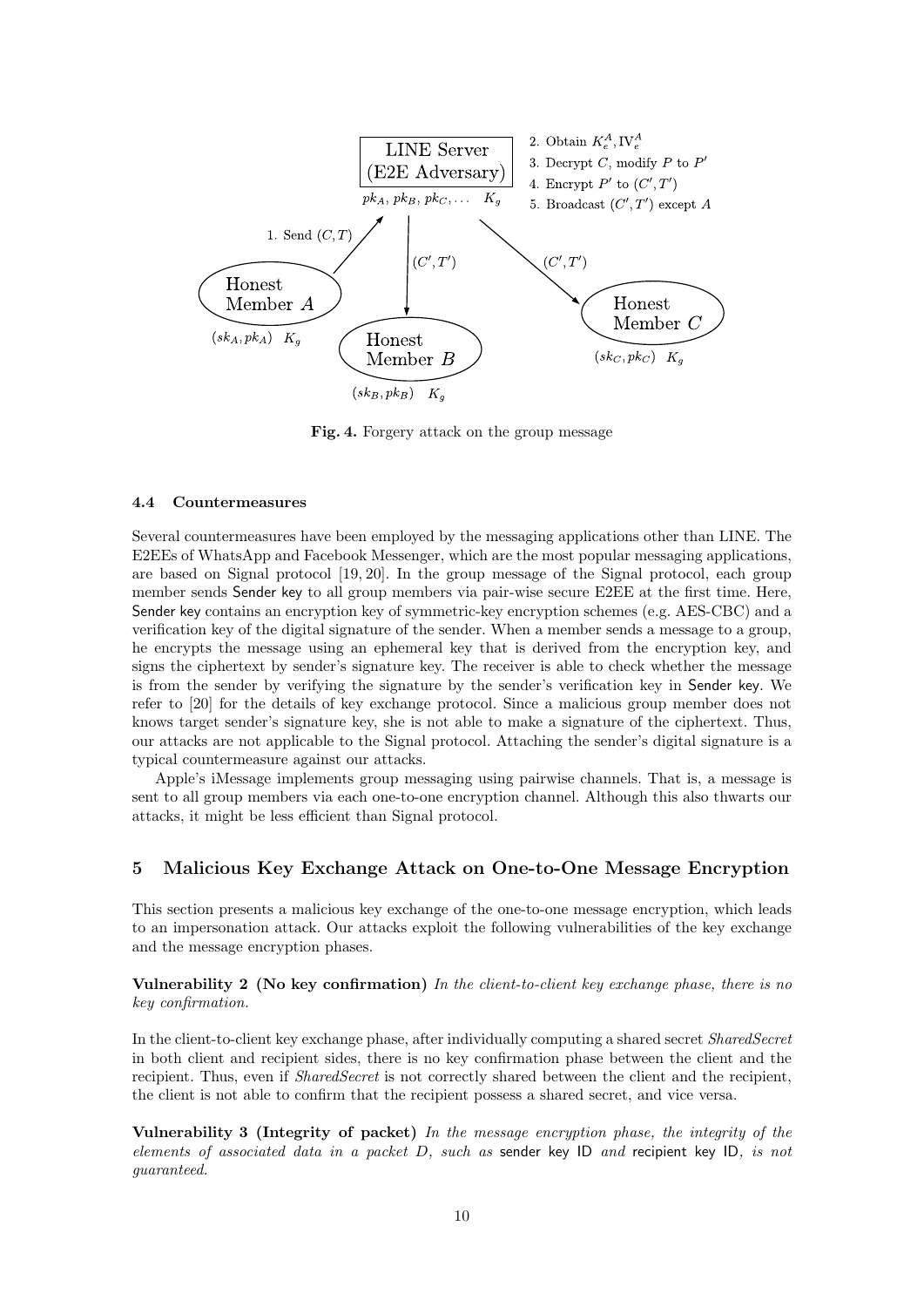

Fig. 5. Malicious key exchange

When computing a message authentication tag, T,  $\text{SHA}_{256}'(\cdot)$  takes a ciphertext C as a sole input, and the associated data is just appended to the ciphertext  $C$  and the tag  $T$ . Hence, the recipient is unable to verify the integrity of associated data. This vulnerability has been pointed out in the previous works [23, 24], and used for replay attacks.

#### 5.1 Malicious Key Exchange

Our malicious key exchange is a variant of unknown key share attack [15]. An adversary (malicious user) C shares a secret key with a victim B where the shared secret key is the same as one used in a different session between victims A and B, while the victim A does not know the fact. Our attack is performed under the following assumptions.

Assumption 1 Two victims A and B have already established a pairwise E2EE session.

**Assumption 2** An adversary (malicious user) C is able to establish another E2EE session with B which has not been established yet.

In other words, a victim B trusts both a victim A and a malicious user C, e.g. A and C are B's friend in the real world, or are company's accounts that B can trust, while the victim A does not need to trust C and might even not know the adversary C. Under these assumptions, C attacks on the E2EE session between A and B. Specifically, C tries to establish a fake E2EE session with B where the key and IV are the same as those used in the A-B session.

To establish this fake session, C performs the following procedures in the key generation and registration phases by exploiting Vulnerability 2 (see Fig. 5).

- 1. Retrieve a public key  $pk<sub>A</sub>$  from the LINE server.
- 2. Registers  $pk_A$  in the LINE messaging server as C's public key.
- 3. Request a new E2EE session with B.

After that, the victim B computes a shared secret  $SharedSecret^{BC}$  for the one-to-one, E2EE between B and C as

 $SharedSecret^{BC} = ECDH_{Curves 25519}(sk_B, pk_A).$ 

which is the same as the shared secret between A and B. Here, C does not know the value of SharedSecret<sup>BC</sup>, because she does not know  $sk_A$ . Nevertheless, due to the lack of the key confirmation (Vulnerability 2), the protocol will not abort, and an E2E session will be established between B and C.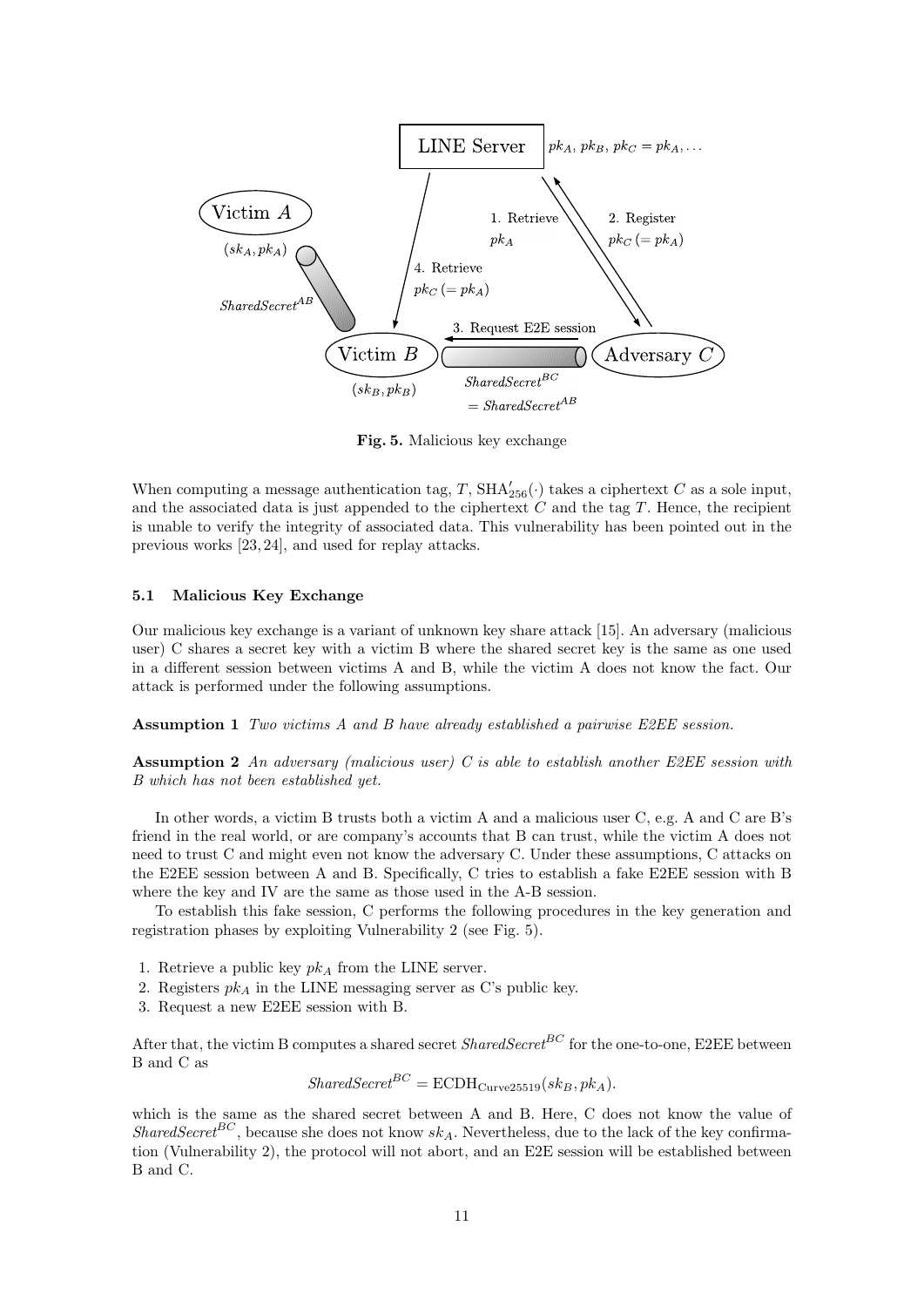

Fig. 6. Impersonation attack against B

#### 5.2 Impersonation Attack 1: Impersonating B

After the malicious key exchange, the malicious user C is able to send a packet to A which was originally sent from B to C by impersonating B.

- 1. Receive a packet D which is sent from B to C.
- 2. Create a new packet  $D'$  where recipient key ID is modified from C to A.
- 3. Send the packet  $D'$  to A as a message from the malicious user C via the LINE server.

Figure 6 shows the overview of impersonation attack against B. Due to the lack of the integrity check for recipient key ID in the associated data (Vulnerability 3), the victim A believes that the message is sent from B instead of C while B believes that the message is sent to C and does not notice the message is sent to A.

# 5.3 Impersonation Attack 2: Impersonating A

The malicious user C can also send a message to B by impersonating A.

- 1. Intercept a packet D which is sent from A to B.
- 2. Create a new packet  $D'$  where sender key ID is modified from A to C.
- 3. Send the packet  $D'$  to B as a message from the adversary C.

If the adversary colludes with an E2E adversary or she herself is an E2E adversary, she can bypass the client-to-server encryption, and intercept a packet  $D$ . Indeed, a packet  $D$  is sent to  $B$ from A via the LINE server.

#### 5.4 Discussion

Our impersonation attack 1 is feasible as long as the assumption 1 and 2 hold. This implies that even a normal user, who is not an E2E adversary, is able to mount the attack. Suppose that the victim B sends a very personal request (e.g. asking for debt) to the malicious user C, then C can send a request to the victim A by impersonating B. Then, B's sensitive information is unintentionally disclosed to A as a valid message from B. It is a significant problem of privacy.

The impersonation attack 2 is feasible if the assumption 1 and 2 hold and the client-to-server encryption is bypassed. For example, if the LINE official account is an E2E adversary, this account is able to mount the impersonation attack 2.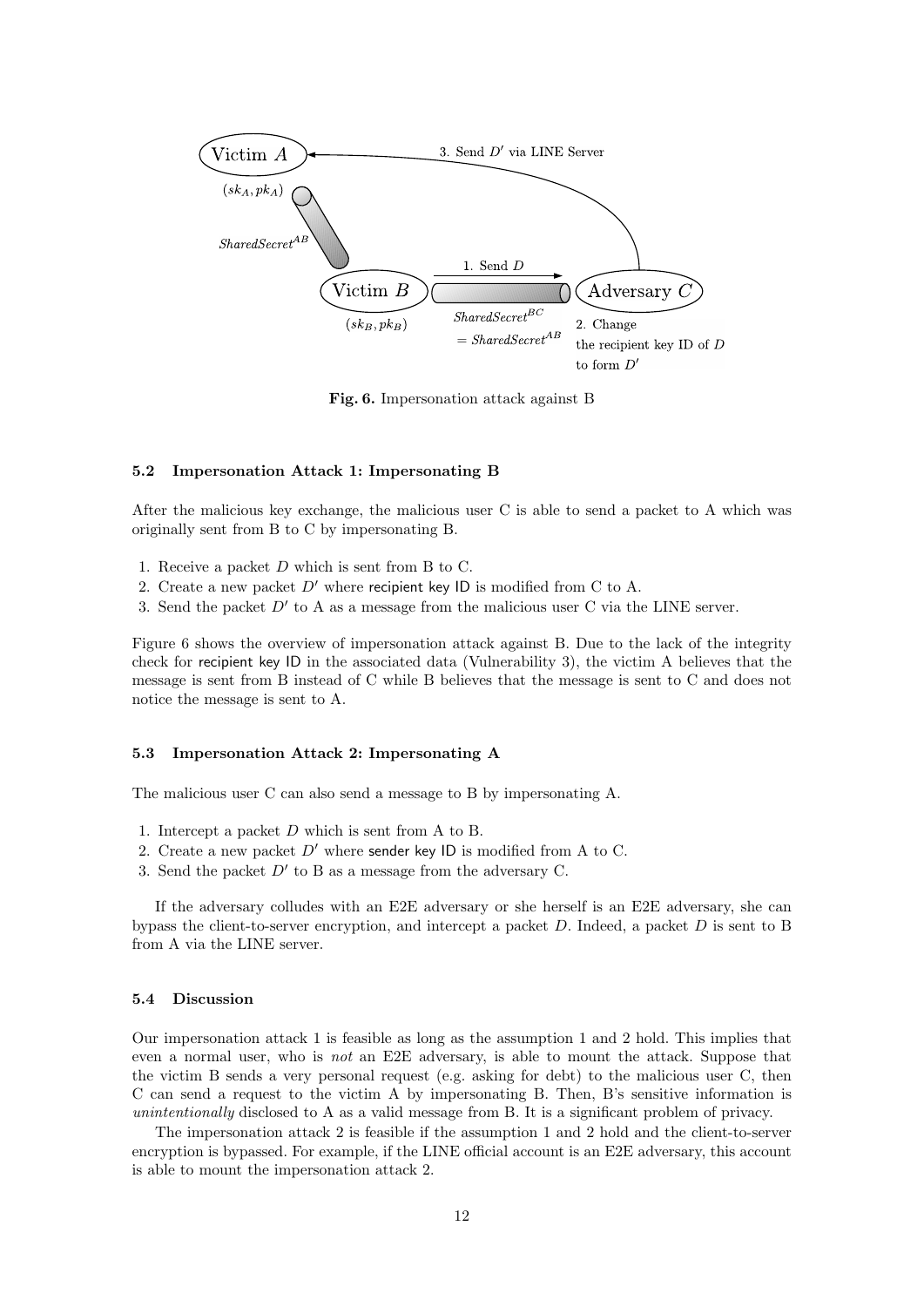

Fig. 7. Impersonation attack against A

#### 5.5 Countermeasures

There are several countermeasures against these attacks. The first one is to implement the key confirmation phase after the key exchanges to get rid of Vulnerability 2. It prevents from the adversary to mount a malicious key exchange, i.e. the message exchanging session does not start if the two parties do not correctly share their secret values. Indeed, the key exchange protocol of TLS1.3 provide a key confirmation [25], and prevents such attacks.

The second countermeasure is to guarantee the integrity of associated data by adding these to a input of  $\text{SHA}_{256}'$  or computing a message authentication tag T, which is a common practice for authenticated encryption, provided message authentication itself is secure. Then, even if the malicious key exchange is succeeded, the adversary is not able to change sender key ID and recipient key ID.

In Signal protocol [19,20], the computation of a shared secret in the key exchange phase involves One-Time Pre Key, which is used only once. This changes the shared secret at every execution of the key exchange even if the public keys are the same, thus our attacks do not work.

## 6 Security Evaluation of Message Encryption Scheme

This section evaluates the security of the authenticated encryption scheme in the message encryption phase (hereafter, we call it LINE-AE), and presents a forgery attack by the E2E adversary. Our forgery attack exploits the vulnerability of LINE-AE, which is an original authenticated encryption scheme, i.e. it is not a standard scheme such as generic composition of an encryption and a message authentication code (MAC), e.g. CBC mode and HMAC, or dedicated schemes (modes) such as GCM [4] and CCM [3].

Compared to the previous attacks in Section 5, this forgery attack does not require the assumption that the adversary has a trusted relation to the victim in advance. Thus, any user in the one-to-one and group message encryptions could be the victim of this attack.

#### 6.1 Authenticated Encryption: LINE-AE

As shown by Section 2.1, LINE-AE first encrypts a message by CBC mode with AES-256, and generates a ciphertext  $C$ . After that, a tag  $T$  for the ciphertext  $C$  is computed as follows: the ciphertext C is hashed by  $\text{SHA}_{256}'(C)$ , and then  $T_{\text{pre}}$ , which is an output of  $\text{SHA}_{256}'(C)$ , is encrypted by ECB mode with AES-256.

Let LINE-MAC denote the tag generation function, that is,  $E(K_e, \text{SHA}_{256}'(C))$ . Our attack exploits the following vulnerabilities of LINE-AE.

Vulnerability 4 (LINE-MAC) A 128-bit intermediate value  $T_{pre}$  of LINE-MAC is computable without any secret information.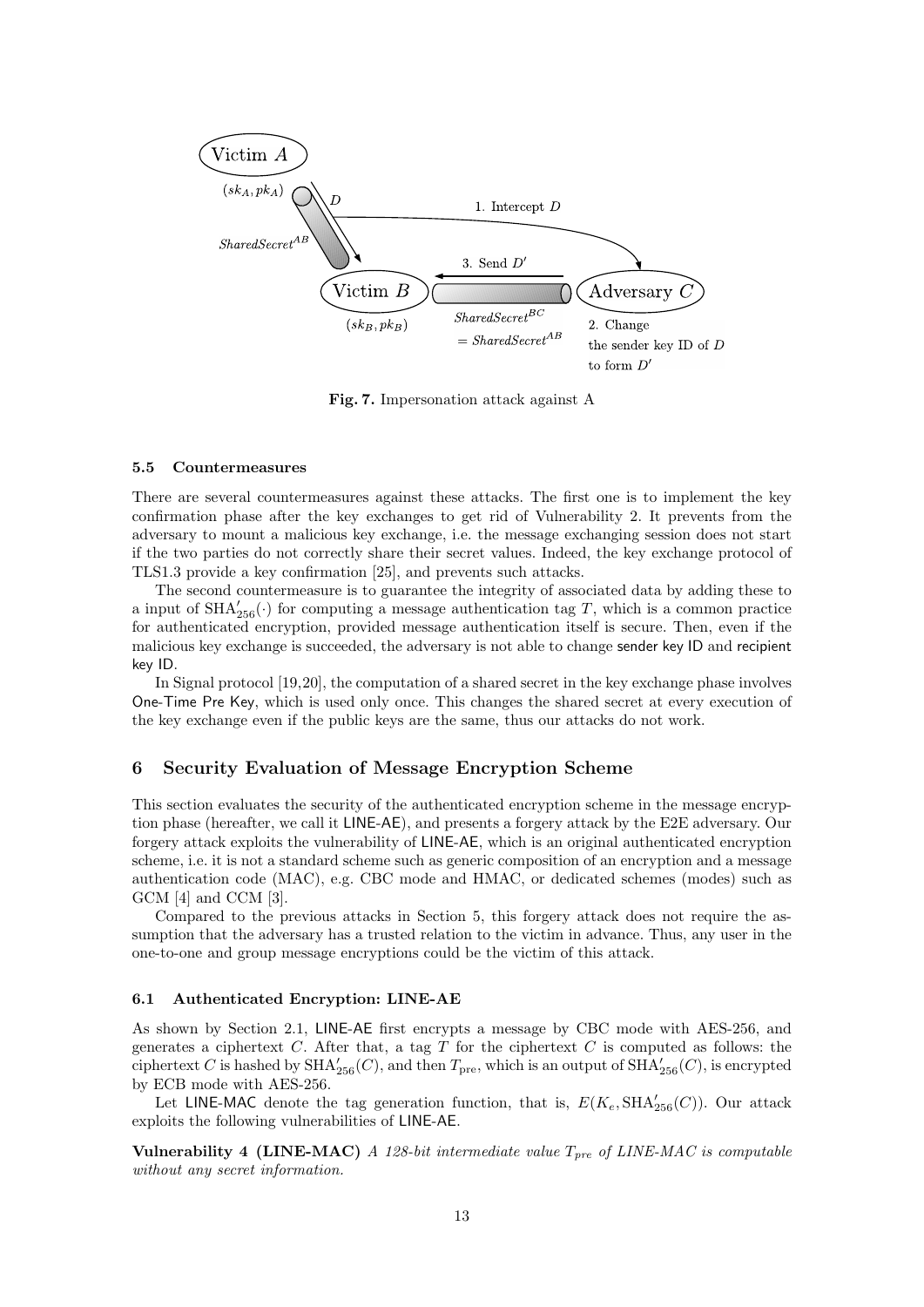In LINE-MAC,  $SHA_{256}'$  is a public function for which anyone is able to evaluate. A set of input/output pairs of  $\overline{SHA}_{256}'$  can be computed by the adversary without any knowledge of the 256-bit key.

Vulnerability 5 (Same Key in encryption and LINE-MAC) In the CBC encryption and LINE-MAC, the same key  $K_e$  is used for AES-256.

For each message encryption, a 256-bit key  $K_e$  is given to not only AES-256 for CBC mode but also AES-256 ECB mode for LINE-MAC. This vulnerability was already pointed out in the previous works [23, 24], though they did not find any actual attacks based on it.

# 6.2 Forgery Attacks

We propose a forgery attack on LINE-AE. Assuming the E2E session between victim A and B, an E2E adversary collect the data between A and B and tries to create a forgery message for this session.

In the offline phase, the adversary precomputes a set of pairs of input/output of  $(X, Y)$  $SHA'_{256}(X))$ ) in LINE-MAC by exploiting Vulnerability 4. In the online phase, she obtains the packets and extracts the sets of  $C, T$  and associated data sent by a victim, and she computes pairs of  $(T_{pre} (= SHA'_{256}(C)), T)$  which are pairs of input/output of one-block AES-256. If  $T_{pre}$ matches with Y computed in the offline phase, a new valid pair of input and output of LINE-MAC is obtained as  $(X, T(= E(K, SHA_{256}'(X))))$  without knowing a 256-bit key K. If the adversary sends the pair of  $(X, T)$  with properly-chosen associated data, the victim A or B is not able to detect whether it is made by the adversary. Our attack consists of offline and online phases, see Figure 9). The detailed procedures are as follows.

#### Offline Phase.

- 1. Compute  $2^b$  pairs of input/output of  $(X, Y(=\text{SHA}_{256}'(X)))$  in LINE-MAC.
- 2. Store these results into a table indexed by values of Y .

#### Online Phase.

- 1. Get  $2^d$  sets of C, T and associated data sent by a victim.
- 2. Compute  $T_{\text{pre}}$  (= SHA<sup> $\prime$ </sup><sub>256</sub>(C)) from a set of C, T and additional data.
- 3. Check whether  $T_{pre}$  collides with Y in the table created in the offline phase. If a collision exists, obtain a new valid pair  $(X, T(=E(K, \text{SHA}_{256}'(X))))$  of LINE-MAC.
- 4. Repeat Steps 2 to 3 for all  $2^d$  sets of C, T and additional data.

Evaluation. The offline phase requires  $2<sup>b</sup>$  hash computations and  $2<sup>b</sup>$  memory. The online phase requires  $2^d$  data and  $2^d$  hash computations. The success probability of our forgery attack is estimated as  $2^{-128+b+d}$ . The whole time complexity (Time) is  $2^{b} + 2^{d}$  and data complexity (Data) is  $2<sup>d</sup>$ . Thus if Data · Time  $\geq 2^{128}$ , our attack is successful with a high probability. We remark that the order of the offline and online can be changed. If the online phase is first, the memory consumption for storing  $(T_{pre} (= SHA'_{256}(C)), T)$  is  $2^d$ , and the offline phase does not requires memory.

This attack is not much practical in terms of the time complexity of the attack, because it needs  $2^{b}$  offline computation and  $2^{d}$  online computation for  $b + d = 128$ , thus 64-bit security. The popular AE schemes using 128-bit block cipher also have 64-bit security in terms of online data complexity (i.e. it is secure if one key is used with data smaller than  $2^{64}$ ), however, the implications are quite different. For example, AE in LINE can be broken with  $2^{80}$  offline computation plus  $2^{40}$ online computation, which is not the case of generic composition of CBC mode using AES-256 plus HMAC-SHA-256, as used by Signal.

In the following, we will explain some idea how to efficiently collect the required data to make our attack practical.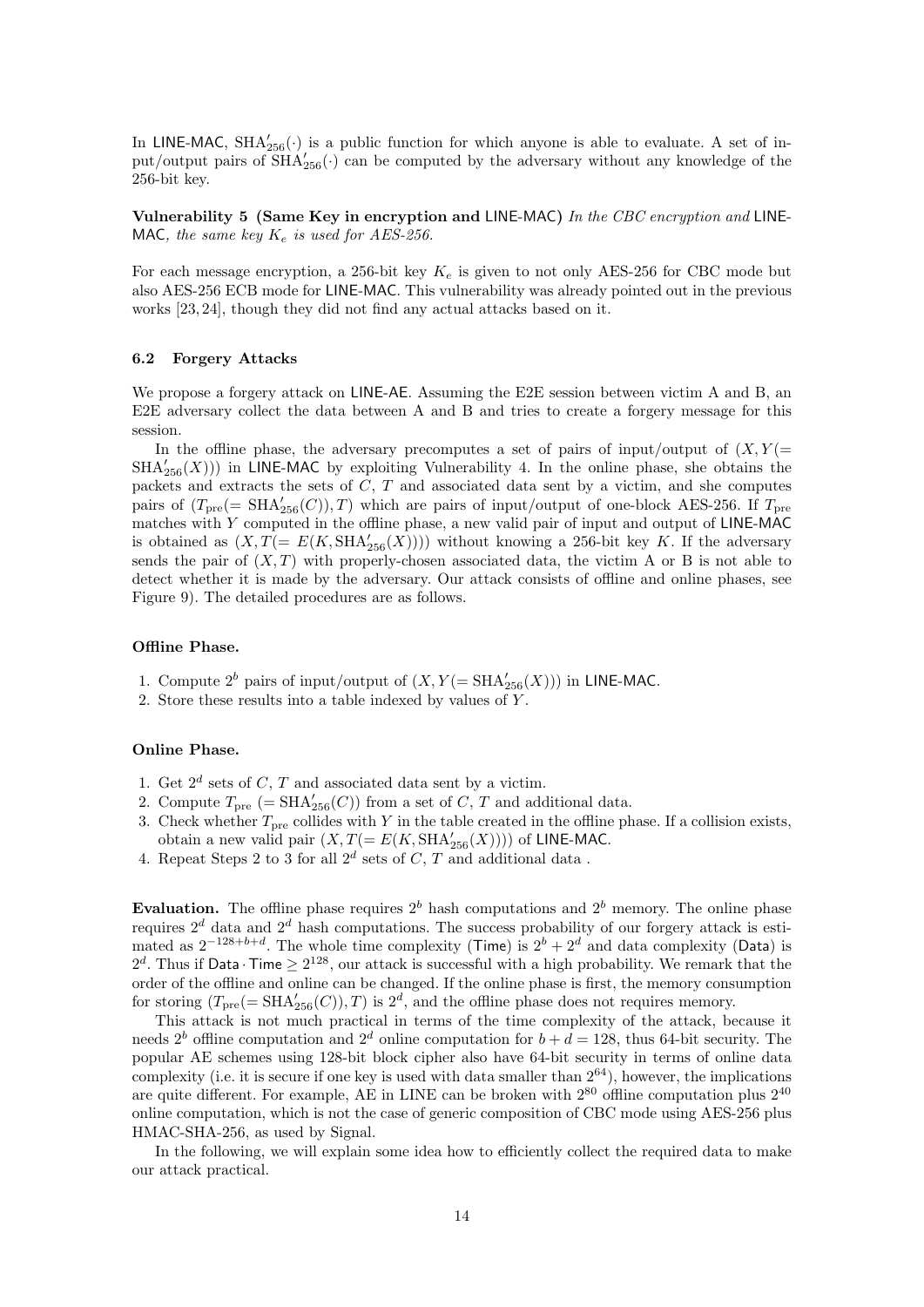

Fig. 8. Forgery Attack

**Multi-User Setting.** The essence of our forgery attack is to find a matching pair of  $(X, Y)$  and  $(T_{pre}, T)$  such that  $Y = T_{pre}$ . Here,  $(X, Y)$ , which is computed in the offline phase, is independent from the key  $K_e$  used in the computation of  $(T_{pre}, T)$ . Thus, the precomutation table of  $(X, Y)$  in the offline phase can be used for any value of  $K_e$  in the online phase.

Since a encrypted key  $K_e$  is refreshed with a new salt by the key derivation function in each encryption call, we assume that  $K_e$  is randomly chosen in each message. It means that in the online phase, each  $(T_{pre}, T)$  is generated by different values of  $K_e$ . Therefore, there is no difference between single user setting, where an attack is successful if it compromises the security of a single target user, and multiuser setting, where an attack is successful if it compromises the security of one out of many users.

The multiuser setting enables increasing the number of available data for the E2E adversary. In the case of LINE, since all messages are send to all recipients via the LINE servers, all transactions of the E2EE are used for our attacks. In the multiuser setting, the adversary aims to make a forgery message of one of multiple users.

The number of monthly active users of four key countries, namely Japan, Taiwan, Thailand and Indonesia, is about 170 million (=  $2^{27.34}$ ) in 2017 [18]. Assuming that each user sends 500 message per each month, the number of all transactions of each month and year is estimated as  $2^{36.29}$  and  $2^{39.87}$ , respectively.

**Partial Known Plaintext Setting.** Since each packet  $D$ , consisting of  $C$ ,  $T$  and associated data, gives only one pair of  $(T_{pre} (= SHA'_{256}(C)), T)$ , to get  $2<sup>d</sup>$  pairs of  $(T_{pre} (= SHA'_{256}(C)), T)$ ,  $2<sup>d</sup>$ packets are required.

Using the known plaintext setting and Vulnerability 5, the number of available pairs  $(T_{\text{pre}}(=$  $\text{SHA}_{256}(C)$ , T) from each D can be increased. Suppose that  $2^z$  blocks of a plaintext are known,  $2<sup>z</sup>-1$  pairs of input/output of one-block AES-256 is obtained from a packet D, where an input of the first block is not known because  $IV_e$  is kept secret to the adversary. From Vulnerability 5, these input/output pairs of one-block AES-256 can be used in the online phase as  $(T_{\text{pre}}(=SHA_{256}'(C)), T)$ . For example, assuming each packet D gives us four pairs of  $(T_{pre} (= SHA_{256}'(C)), T)$  on average, the number of available pairs in each month and year is estimated as  $2^{38.29}$  and  $2^{41.87}$ , respectively.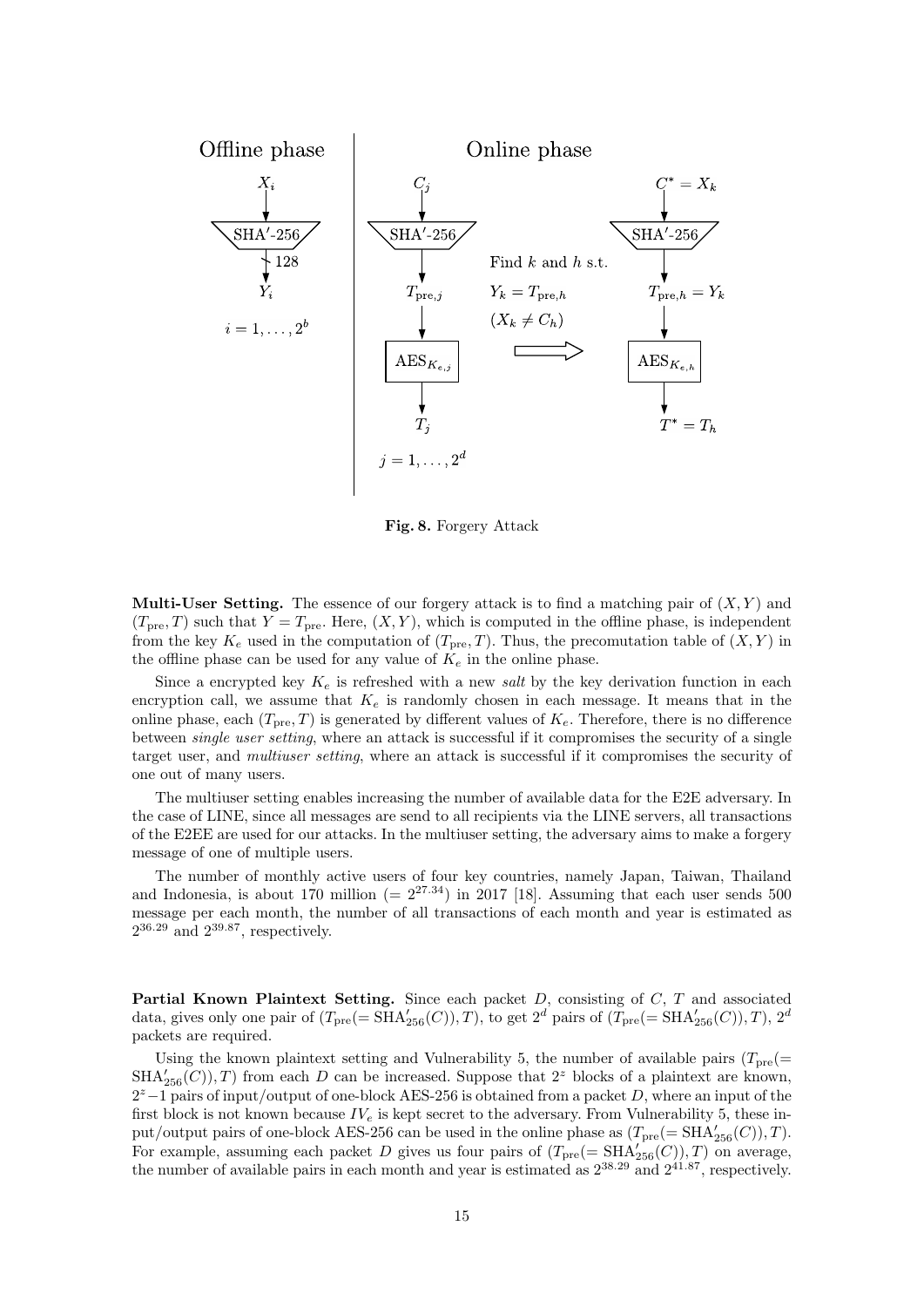

Fig. 9. Forgery Attack

#### 6.3 Discussion

Given  $2^{41.87}$  pairs of  $(T_{\text{pre}}, T)$  in the one-year online phase, it requires  $2^{86.13}$  computations in the offline phase for a successful forgery attack. At the time of this writing, a bitcoin mining hardware which is capable of 8.6 TH/sec (=  $2^{39.65}$  hashing/sec) is available by only 1,000 dollars [33]. It enables about  $2^{61}$  and  $2^{64.6}$  hashing operations in a month and one year, respectively. Thus, if the adversary prepares  $2^{21.53}$  hardwares,  $2^{86.13}$  computations is feasible in one year. The cost is approximated as about 3 billion dollars (3,070,410,245 dollars), which seems affordable for the national organizations<sup>3</sup>. Also, the current Bitcoin mining cost for generation of one block is approximately  $2^{72}$  hashing, and it is done with about 15 minutes [14], as of April 2018. Hence,  $2^{86.13}$  computations is feasible within one month if the adversary has a power of whole mining computers, though the cost of network and memory is surely a barrier even with this hypothetical attack scenario.

We emphasize that our estimation is based on only *commercially available* ASIC hardware at this time (April 2018). If the adversary (e.g. NSA) develops a dedicated hardware, the cost can be further reduced. Also, the cost of such hardware is going to be cheaper with the development of technology year by year. Thus, we conclude that LINE-AE is not sufficiently secure as the E2EE scheme from the point of the view of a long term security.

#### 6.4 LINE-AE as a General-Purpose Authenticated Encryption

If we take LINE-AE as a general-purpose AE, we expect it to have a sufficient level of security in terms of standard AE security notions, i.e., privacy and authenticity [11, 12]. In this respect, except the lack of authenticity of associated data (Vulnerability 3), the most significant shortage of LINE-AE is its short salt. Apparently, 64-bit salt would collide after  $2^{32}$  encryptions, which leads to a break in the privacy notion (confidentiality of plaintext) of AE. Besides, as mentioned at Sec. 2.1 the whitepaper [29] does not specify the padding scheme needed for CBC. Hence, depending on the actual padding scheme, there might be a risk of padding-oracle attack introduced by Vaudenay [34], which exploits the weakness of the padding scheme applied to CBC. Padding-oracle attack is notoriously hard to avoid in practice, as shown by POODLE [16] or Lucky13 [10].

<sup>3</sup> For example, FY2012 budget for the U.S. Consolidated Cryptologic Program (which includes the NSA) was 10.5 billion [9].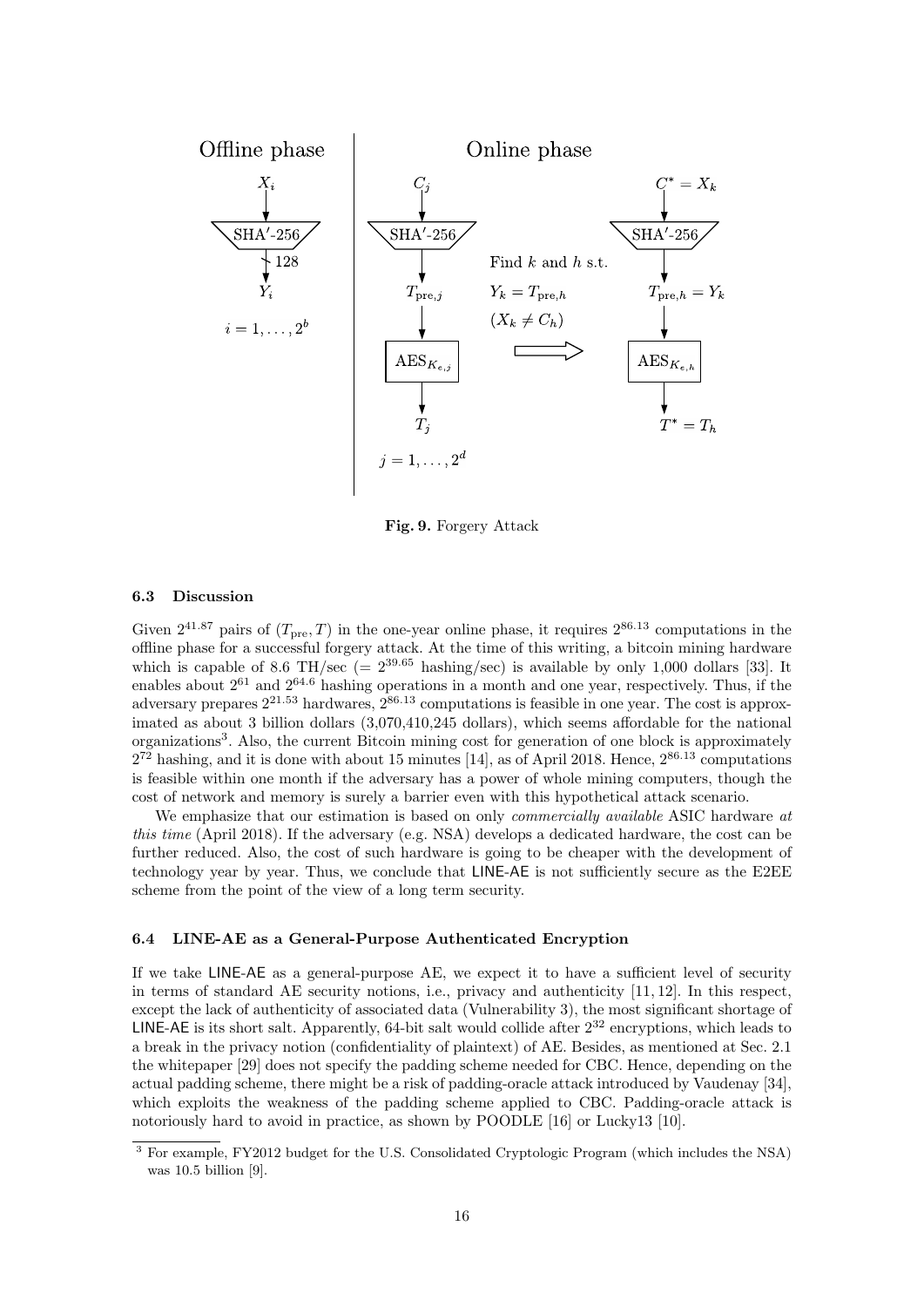Due to the structural similarity, it may make sense to compare LINE-AE with a generic composition of CBC encryption using AES-256 and HMAC-SHA-256 in terms of security. Here, we assume a random 128-bit initial vector (IV) or salt, and HMAC output is truncated to 128 bits, and CBC and HMAC are composed in the encrypt-then-mac fashion, using independent keys. Given the composition is correctly done, following Krawczyk [28] and Namprempre et. al. [30], and the standard cryptographic assumptions on AES and (the compression function of) SHA-256, the composition CBC+HMAC has 64-bit security for privacy, which comes from the provable security of CBC encryption (where 64-bit security of CBC is from the collision probability among the inputs to AES), and 128-bit for authenticity from the security of HMAC [27]. The privacy bound of LINE-AE is 32 bits, and if the salt was 128 bits, it seems not hard to derive 64-bit privacy bound, which is largely equivalent to CBC+HMAC. On the contrary, it seems less trivial to derive the authenticity bound. We expect it is possible to derive one assuming the second preimage resistance of the 128-bit SHA'-256 hash function. Our attack of Section 6.2 supports this observation, since it essentially breaks the second preimage resistance of SHA'-256 using  $2^d$  targets.

However, we stress that our attack against LINE-AE allows treading-off of offline and online computations, and needs only single forgery attempt to have a sufficiently high success probability. At the extreme case, we can attack LINE-AE using  $2^{128}$  offline computation with single ciphertext and single forgery attempt, which seems not possible with CBC+HMAC using 256-bit keys.

# 7 Conclusion

In this paper, we have evaluated the security of the E2EE scheme of LINE, one of the popular messaging applications in East Asia, and proposed several practical attacks. We first showed impersonation and forgery attacks on the group messaging scheme by a malicious group member. Next, we presented the malicious key exchange attack on the one-to-one messaging scheme. Then, we evaluated the security of the authenticated encryption scheme used in the message encryption phase, and presented the forgery attack against the the authenticated encryption scheme by the E2E adversary. We discussed practicality and feasibility of our attacks by considering the use cases of LINE. As a result, we conclude that the E2EE scheme of LINE do not provide a sufficient level of security compared to the start-of-the-art E2EE schemes such as Signal, which is used by WhatApp and Facebook Messenger, and Apple's iMessage.

Acknowledgments The authors would like to thank the anonymous referees for their insightful comments and suggestions. We are also grateful to LINE corporation for the fruitful discussion and feedback about our findings.

# References

- 1. FIPS PUB 197, Advanced Encryption Standard (AES), 2001. U.S.Department of Commerce/National Institute of Standards and Technology.
- 2. NIST SP 800-38A, Recommendation for Block Cipher Modes of Operation, 2001. U.S.Department of Commerce/National Institute of Standards and Technology.
- 3. NIST SP 800-38C, Recommendation for Block Cipher Modes of Operation: the CCM Mode for Authentication and Confidentiality, 2007. U.S.Department of Commerce/National Institute of Standards and Technology.
- 4. NIST SP 800-38D, Recommendation for Block Cipher Modes of Operation: Galois/Counter Mode (GCM) and GMAC, 2007. U.S.Department of Commerce/National Institute of Standards and Technology.
- 5. FIPS PUB 180-4, Secure Hash Standard, 2015. U.S.Department of Commerce/National Institute of Standards and Technology.
- 6. New generation of safe messaging: Letter Sealing. LINE Blog,, 2015. https://engineering.linecorp. com/en/blog/detail/65.
- 7. LINE Enters Agreement with Japan's CAO for Mynaportal Interconnectivity, 2017. https:// linecorp.com/en/pr/news/en/2017/1771.
- 8. Line Will Top 50 Million Users in Japan This Year. eMarketer, 2017. https://www.emarketer.com/ Article/Line-Will-Top-50-Million-Users-Japan-This-Year/1016207.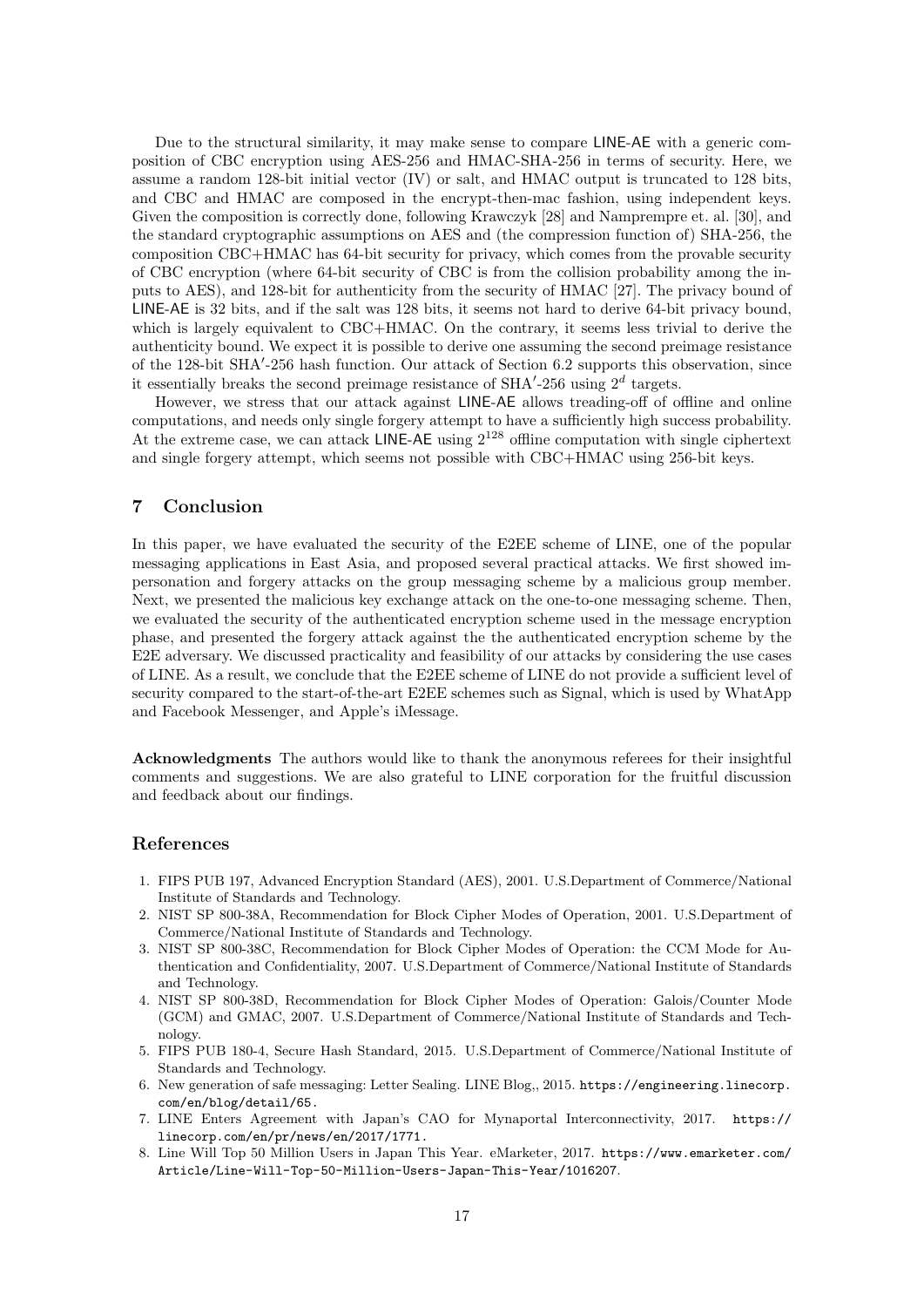- 9. David Adrian, Karthikeyan Bhargavan, Zakir Durumeric, Pierrick Gaudry, Matthew Green, J. Alex Halderman, Nadia Heninger, Drew Springall, Emmanuel Thom´e, Luke Valenta, Benjamin VanderSloot, Eric Wustrow, Santiago Zanella Béguelin, and Paul Zimmermann. Imperfect Forward Secrecy: How Diffie-Hellman Fails in Practice. In Indrajit Ray, Ninghui Li, and Christopher Kruegel, editors, Proceedings of the 22nd ACM SIGSAC Conference on Computer and Communications Security, Denver, CO, USA, October 12-6, 2015, pages 5–17. ACM, 2015.
- 10. Nadhem J. AlFardan and Kenneth G. Paterson. Lucky Thirteen: Breaking the TLS and DTLS Record Protocols. In 2013 IEEE Symposium on Security and Privacy, SP 2013, Berkeley, CA, USA, May 19-22, 2013, pages 526–540. IEEE Computer Society, 2013.
- 11. Mihir Bellare and Chanathip Namprempre. Authenticated Encryption: Relations among Notions and Analysis of the Generic Composition Paradigm. J. Cryptology, 21(4):469–491, 2008.
- 12. Mihir Bellare, Phillip Rogaway, and David A. Wagner. The EAX Mode of Operation. In Bimal K. Roy and Willi Meier, editors, Fast Software Encryption, 11th International Workshop, FSE 2004, Delhi, India, February 5-7, 2004, Revised Papers, volume 3017 of Lecture Notes in Computer Science, pages 389–407. Springer, 2004.
- 13. Daniel J. Bernstein. Curve25519: New Diffie-Hellman Speed Records. In Moti Yung, Yevgeniy Dodis, Aggelos Kiayias, and Tal Malkin, editors, Public Key Cryptography - PKC 2006, 9th International Conference on Theory and Practice of Public-Key Cryptography, New York, NY, USA, April 24-26, 2006, Proceedings, volume 3958 of Lecture Notes in Computer Science, pages 207–228. Springer, 2006.
- 14. BitcoinWisdom.com. Bitcoin Difficulty, 2017. https://bitcoinwisdom.com/bitcoin/difficulty.
- 15. Simon Blake-Wilson and Alfred Menezes. Unknown Key-Share Attacks on the Station-to-Station (STS) Protocol. In Hideki Imai and Yuliang Zheng, editors, Public Key Cryptography, Second International Workshop on Practice and Theory in Public Key Cryptography, PKC '99, Kamakura, Japan, March 1-3, 1999, Proceedings, volume 1560 of Lecture Notes in Computer Science, pages 154–170. Springer, 1999.
- 16. Bodo Möller and Thai Duong and Krzysztof Kotowicz. This POODLE Bites: Exploiting The SSL 3.0 Fallback, 2016.
- 17. David Bogado and Danny O'Brien. Punished for a Paradox., Mar. 2, 2016. https://www.eff.org/ deeplinks/2016/03/punished-forparadox-brazils-facebook.<br>18. Andy Boxall. Line's monthly active user
- 18. Andy Boxall. Line's monthly active user count drops, but Q2 2017 revenue and profit climbs, 2017. http://www.businessofapps.com/ lines-monthly-active-user-count-drops-but-q2-2017-revenue-and-profit-climbs/.
- 19. Katriel Cohn-Gordon, Cas Cremers, Luke Garratt, Jon Millican, and Kevin Milner. On Ends-to-Ends Encryption: Asynchronous Group Messaging with Strong Security Guarantees. Cryptology ePrint Archive, Report 2017/666, 2017. http://eprint.iacr.org/2017/666.
- 20. Katriel Cohn-Gordon, Cas J. F. Cremers, Benjamin Dowling, Luke Garratt, and Douglas Stebila. A formal security analysis of the signal messaging protocol. In 2017 IEEE European Symposium on Security and Privacy, EuroS&P 2017, Paris, France, April 26-28, 2017, pages 451–466. IEEE, 2017.
- 21. Katriel Cohn-Gordon, Cas J. F. Cremers, and Luke Garratt. On post-compromise security. In IEEE 29th Computer Security Foundations Symposium, CSF 2016, Lisbon, Portugal, June 27 - July 1, 2016, pages 164–178. IEEE Computer Society, 2016.
- 22. Tim Cook. A Message to Our Customers, 2016. https://www.apple.com/customer-letter/.
- 23. Tyler Curtiss. Encryption out of LINE Reverse engineering end-to-end encrypted messaging. Ekoparty 2016, 2016.
- 24. Antonio M. Espinoza, William J. Tolley, Jedidiah R. Crandall, Masashi Crete-Nishihata, and Andrew Hilts. Alice and bob, who the FOCI are they?: Analysis of end-to-end encryption in the LINE messaging application. In 7th USENIX Workshop on Free and Open Communications on the Internet (FOCI 17), Vancouver, BC, 2017. USENIX Association.
- 25. Marc Fischlin, Felix Günther, Benedikt Schmidt, and Bogdan Warinschi. Key confirmation in key exchange: A formal treatment and implications for TLS 1.3. In IEEE Symposium on Security and Privacy, SP 2016, San Jose, CA, USA, May 22-26, 2016, pages 452–469. IEEE Computer Society, 2016.
- 26. Christina Garman, Matthew Green, Gabriel Kaptchuk, Ian Miers, and Michael Rushanan. Dancing on the lip of the volcano: Chosen ciphertext attacks on apple imessage. In 25th USENIX Security Symposium (USENIX Security 16), pages 655–672, Austin, TX, 2016. USENIX Association.
- 27. Peter Gazi, Krzysztof Pietrzak, and Michal Rybár. The Exact PRF-Security of NMAC and HMAC. In Juan A. Garay and Rosario Gennaro, editors, Advances in Cryptology - CRYPTO 2014 - 34th Annual Cryptology Conference, Santa Barbara, CA, USA, August 17-21, 2014, Proceedings, Part I, volume 8616 of Lecture Notes in Computer Science, pages 113–130. Springer, 2014.
- 28. Hugo Krawczyk. The Order of Encryption and Authentication for Protecting Communications (or: How Secure Is SSL?). In Joe Kilian, editor, Advances in Cryptology - CRYPTO 2001, 21st Annual International Cryptology Conference, Santa Barbara, California, USA, August 19-23, 2001, Proceedings, volume 2139 of Lecture Notes in Computer Science, pages 310–331. Springer, 2001.